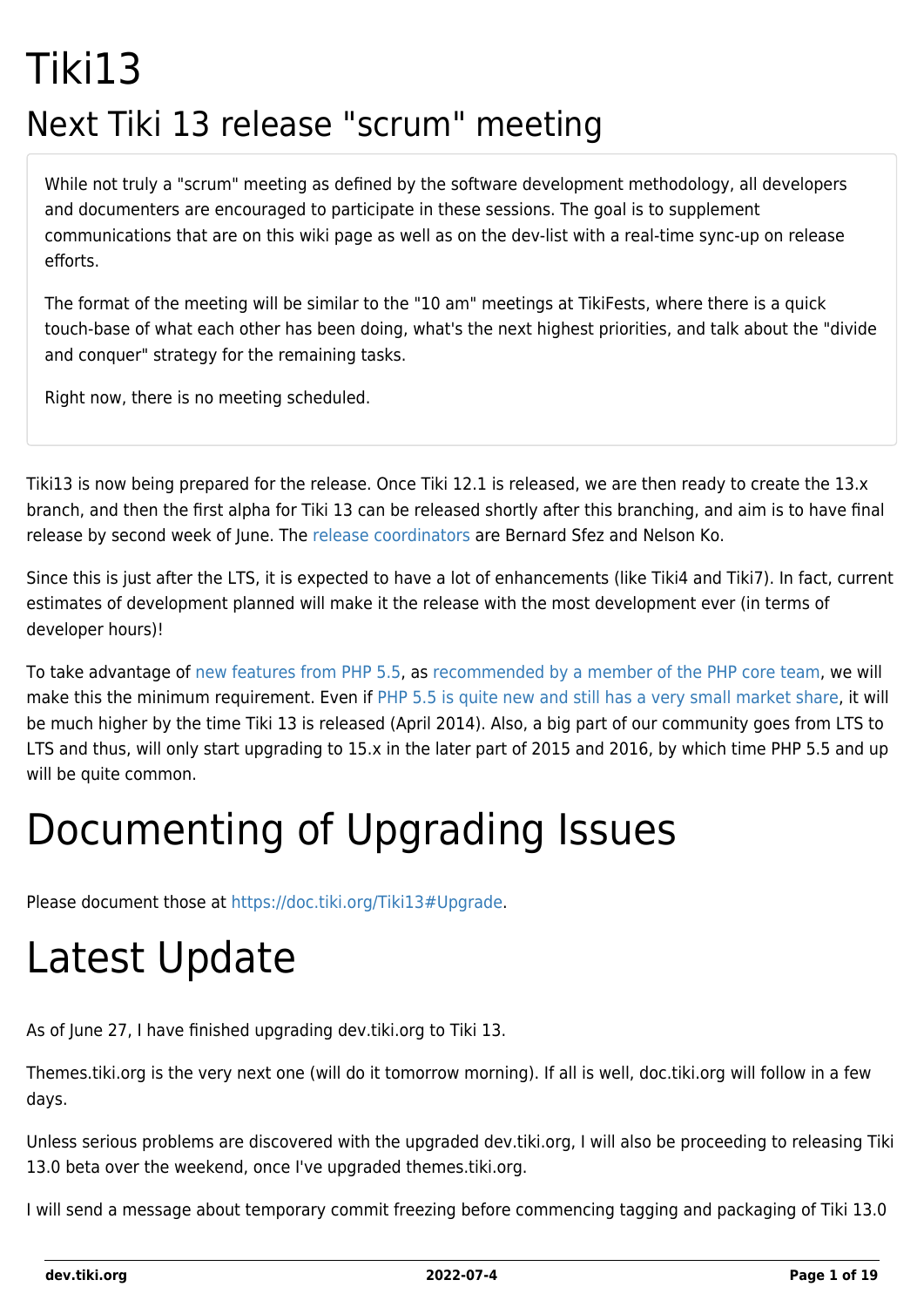# Testing on nextdoc.tiki.org

PLEASE CHANGE THEME TO FIVEALIVE-LITE with CLASSIC layout before testing. Also, set the Jquery UI theme from None back to default. Also approve all plugins in tiki-plugins.php by clicking "Approve all pending plugins" at the bottom of the page.

## Steps that need to be done on other tiki.org sites before upgrading

The following can and should be done before upgrading.

- h3 in shared footer custom need to be changed to h4
- Logo source should be changed from previewxxx to dlxxx (so that it shows without dithering)
- You should set Containing Class in Admin...Modules (Appearance tab) for the Topbar search module to "col-xs-3"
- You should set Containing Class in Admin...Modules (Appearance tab) for the Topbar menu module to "colxs-9"
- Remove under Admin...Look and Feel (Customizations) any custom CSS except

```
.twfooter .box {width: 106px; float:left; text-align: left;margin-left: 30px;}
```

```
.twfooter .box:first-child {margin-left: 0;}
```

```
.twfooter img.externallink {display:none;}
```
### Opinions on side column widths?

IMO the left and right columns may be too narrow (currently the column width proportions are 20%-80%-20%). I think maybe switching to the 25%-50%-25% layout template might be better (although that would make the center column considerably narrower) .

gezza: What is difference between basic and classic layout?

I think we should cut down the layout options for this release and rename what is left. I think since having columns is a matter of configuration it should not be included in the name. We should have a simple name and a short description,eg:

1)Name: "Default" Description: "Default layout. Maximum 3 columns, where center column takes 50% or 75% or 100% depending on the number of enabled side columns. Proportions in case of 3 columns: 25%-50%-25% (leftcenter-right). In case of 2 colums: 75% for the center and 25% for the side column (left or right)."

2)Name: "Classic" Description: "The classic center focused layout with narrower side columns. Maximum 3 columns available. Center column takes 66,67%, 83,33% or 100% depending on the number of enabled side columns. Proportion in case of 3 columns: 16,66%-66,67%-16,66% (left-center-right). In case of 2 colums: 83,33% for the center, 16,67% for the side column (left or right)"

3)Name: "Social" Description: "The Default layout with a fixed navbar on the top of the screen." 4)Name: "Plain" Description: "Only a center column is available, no header, no side columns, no footer."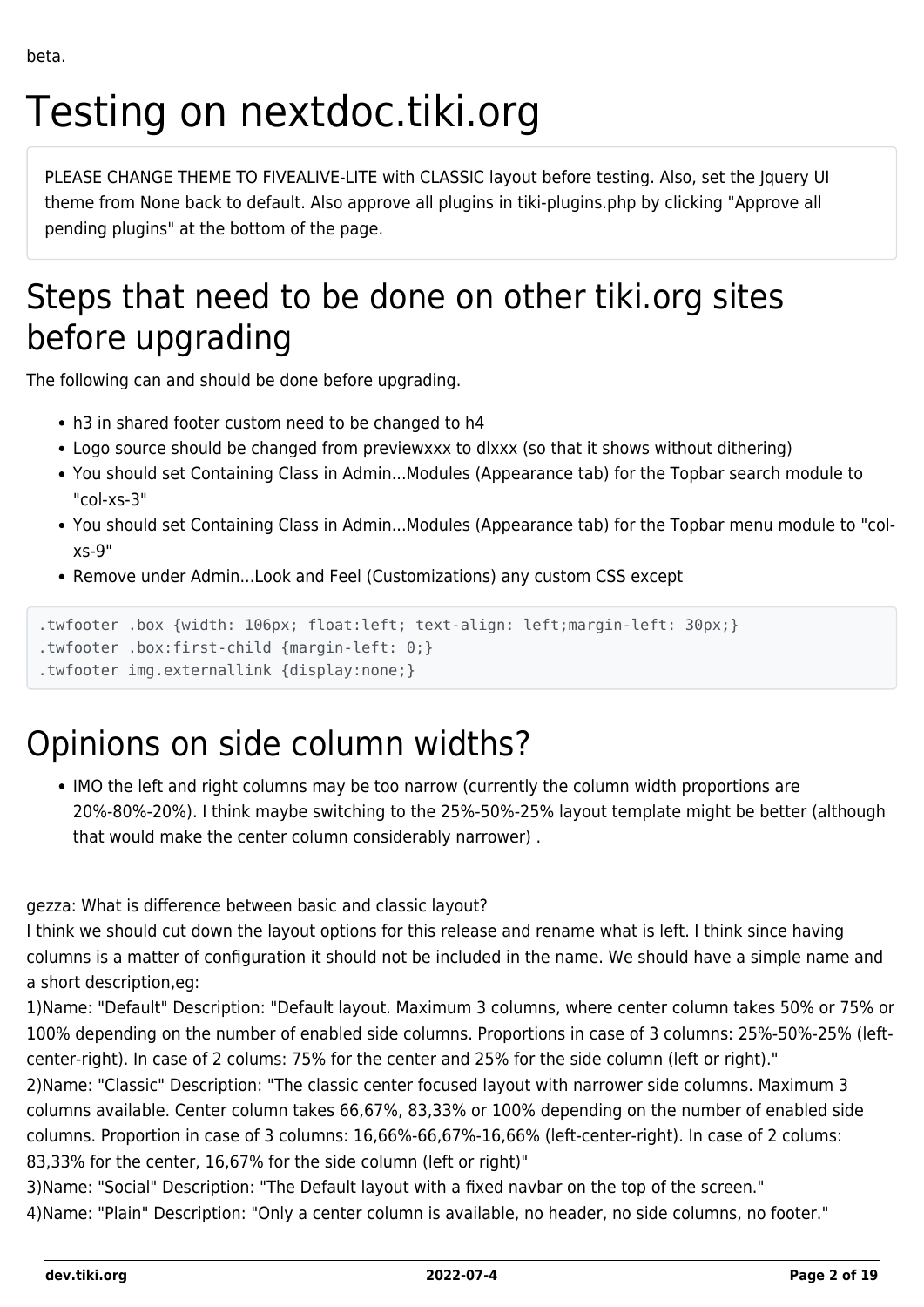+1)Internal: maybe this one should not be displayed at all in the theme admin interface

Nelson to gezza: I am trying to see how to rename the layout labels without actually renaming the layout itself (because too risky at this stage right?) IMO,

Basic -> Standard Bootstrap Classic -> Classic Tiki Three Containers -> Three Containers with 3-6-3 Columns

- Internal
- Jquery Mobile
- layout plain.tpl

#### Social

"\* means for internal system use only"

- classic layout supports shadows, basic does not.

## Things to test in general (any new or test upgraded Tiki)

If you are testing, please write down what was exactly tested below so others can refer. Thanks.

- Registration in its various forms (depending on email/admin validation) and if tracker info is required etc...
- Try creating some articles and editing them
- Try creating forum and use the forum

# More details including Video Introduction

Earlier in the year, while development was still in progress, a summary of development work was on this page, now moved to [Tiki13Development](https://dev.tiki.org/tiki13Development).

## External Libs to Upgrade

See [Tiki 13 Composer Dependencies](https://dev.tiki.org/Tiki-13-Composer-Dependencies)

## Featured bugs

<http://dev.tiki.org/item4885> - This one requires a change to support 4-byte UTF8 in MySQL. But this means requiring a certain level of MySQL. Probably should be taken care of in installer.

## Regressions

#### **To who find/report a bug:**

1. Test on your website, test on neutral ground [demo,](http://demo.tiki.org) test on different version (and log results).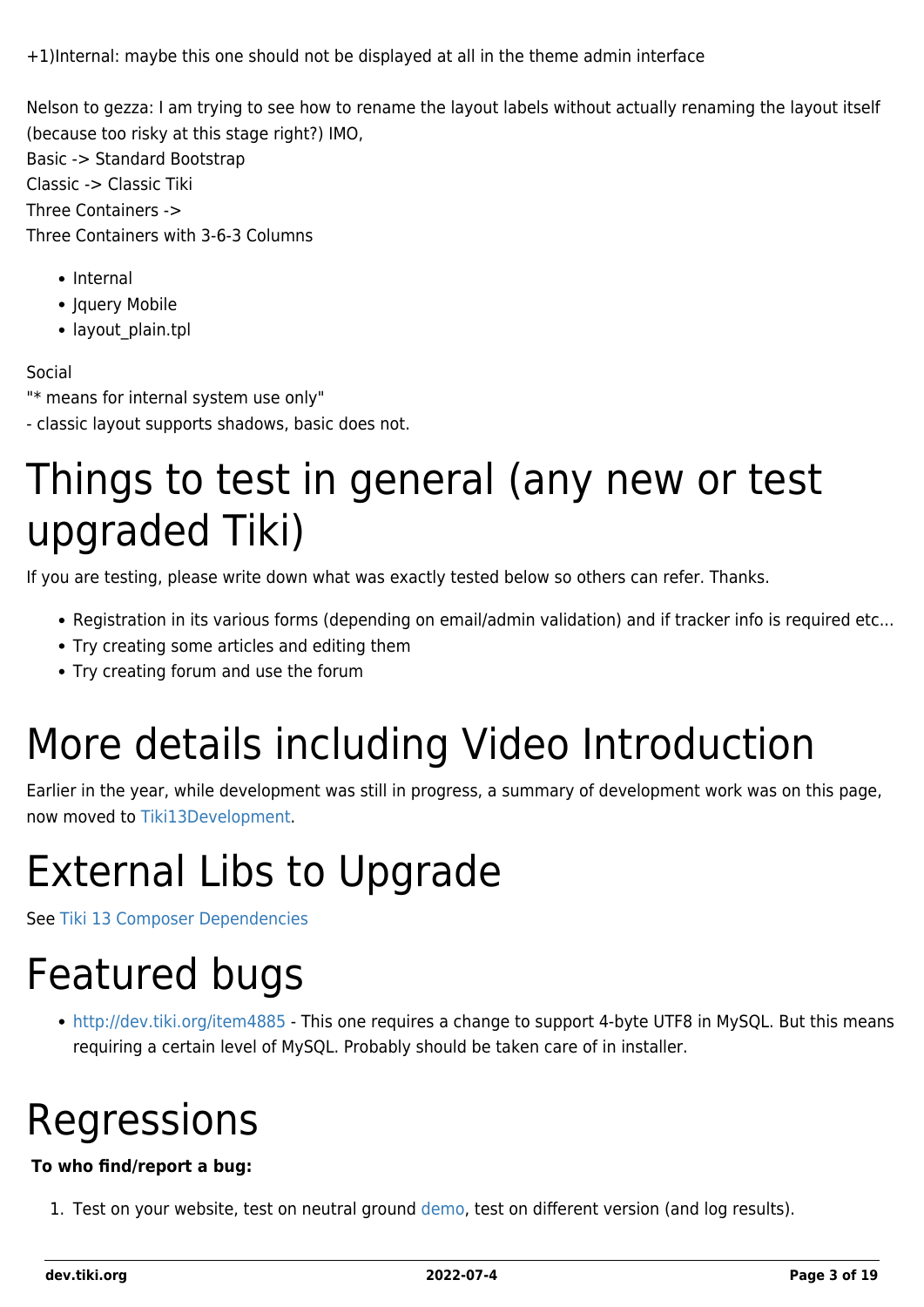- 2. Report to the [WishList/Bug Report tracker.](https://dev.tiki.org/Make+a+wish)
- 3. Give short BUT COMPLETE explanation about the problem. (keep the essential remove the rest).
- 4. Create an instance so next available Dev will have anything he need to try to solve the issue.
- 5. Retest regularly with new release and for each test, confirm your input. Change date and improve explanation.
- 6. Answer to the Dev request.
- 7. Log any changes and mark as solved IF RESOLVED (pleassssseeeee).

Wishlist items categorised as "13.x Regression" - status open or pending.

### Open

| <b>Rating</b>                                                                          | <b>Subject</b>                                                                                         | <b>Submitted</b><br>by | <b>Importance</b> | <b>Easy</b><br>to<br>solve? | <b>Priority</b> | <b>Category</b>                                                                               | <b>Volunteered</b><br>to solve | <b>Created</b>        | <b>LastModif</b> | <b>Comments</b>             |
|----------------------------------------------------------------------------------------|--------------------------------------------------------------------------------------------------------|------------------------|-------------------|-----------------------------|-----------------|-----------------------------------------------------------------------------------------------|--------------------------------|-----------------------|------------------|-----------------------------|
| ***<br>计女女<br>***<br>1★★<br>***<br>计女女<br>***<br>1★★<br>***<br>计女女<br>$(0)$ $\bigodot$ | -=text=- has no more<br>formatting                                                                     | Marc<br>Laporte        | 8                 | $\overline{7}$              | 56              | • Regression                                                                                  |                                | 2014-07-28 2014-07-28 |                  | $\pmb{0}$                   |
| ***<br>计女女<br>***<br>计女女<br>***<br>1★★<br>★★↑<br>计女女<br>***<br>1★★<br>$(1)$ $\odot$    | *.tiki.org sites: make the<br>navigation & interface more<br>consistent                                | Marc<br>Laporte        | 10 high           | $\overline{7}$              | 70              | • Community<br>projects<br>• Dogfood on<br>a *.tiki.org site<br>• Regression<br>• Consistency |                                | 2014-07-29 2014-08-01 |                  | 15<br>chibaguy-31<br>Aug 14 |
| ***<br>计女女<br>***<br>1★★<br>***<br>1★★<br>***<br>1★★<br>***<br>计女女<br>$(0)$ $\odot$    | 12.x & 13.x Feature Connect:<br>'Fill form' button does nothing                                        | Xavier de<br>Pedro     | $\overline{2}$    | $\overline{7}$              | 14              | • Regression                                                                                  |                                | 2014-07-30 2014-07-30 |                  | $\pmb{0}$                   |
| ***<br>1★★<br>***<br>计女女<br>***<br>1★★<br>***<br>计女女<br>***<br>计女女<br>$(1)$ $\odot$    | 13.x Broken layout for<br>https://tiki.org/TikiFestMadrid<br>and<br>http://tiki.org/TikiFestBarcelona3 | Marc<br>Laporte        | 4                 | 8                           | 32              | • Regression                                                                                  |                                | 2014-08-30 2014-08-30 |                  | $\mathbf 0$                 |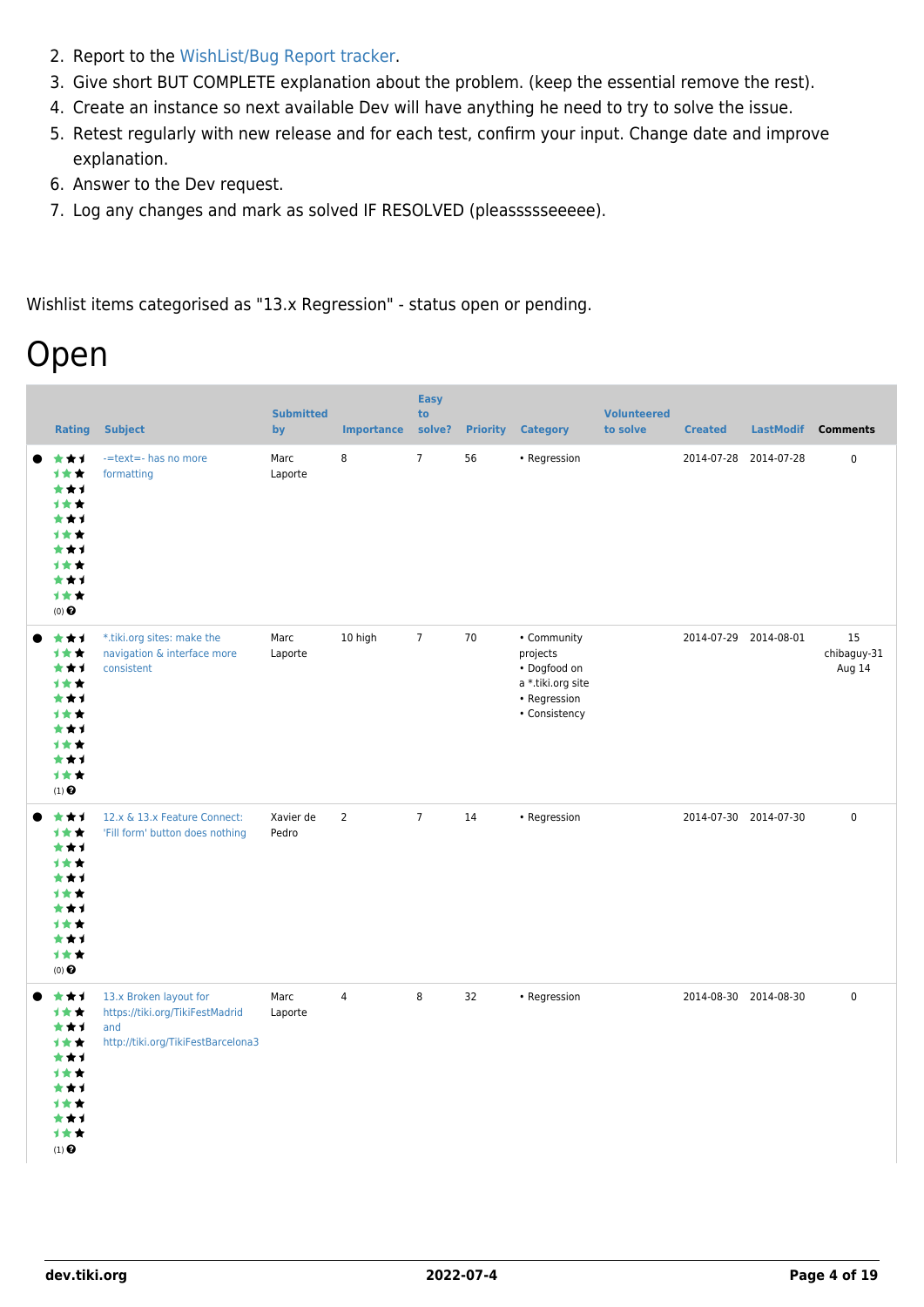| <b>Rating</b>                                                                                 | <b>Subject</b>                                                                                                                                         | <b>Submitted</b><br>by | <b>Importance</b> | <b>Easy</b><br>to<br>solve? | <b>Priority</b> | <b>Category</b>                                                                                                                                        | <b>Volunteered</b><br>to solve | <b>Created</b>        | <b>LastModif</b> | <b>Comments</b>                        |
|-----------------------------------------------------------------------------------------------|--------------------------------------------------------------------------------------------------------------------------------------------------------|------------------------|-------------------|-----------------------------|-----------------|--------------------------------------------------------------------------------------------------------------------------------------------------------|--------------------------------|-----------------------|------------------|----------------------------------------|
| ***<br>1★★<br>***<br>计女女<br>***<br>计女女<br>***<br>计女女<br>***<br>计女女<br>$(0)$ $\odot$           | 13.x dev.t.o bug tracker:<br>missing category at submit time<br>didn't take the user up to the<br>source of the issue, and no<br>message at the bottom | Xavier de<br>Pedro     | 8                 | 6                           | 48              | • Usability<br>• Community<br>projects<br>• Dogfood on<br>a *.tiki.org site<br>• Regression<br>• Less than<br>30-minutes fix                           |                                | 2014-10-09 2014-10-09 |                  | $\pmb{0}$                              |
| ***<br>计女女<br>***<br>1★★<br>***<br>计女女<br>***<br>计女女<br>***<br>计女女<br>$(0)$ $\odot$           | 13.x dev.t.o: Print version for<br>tracker item almost empty                                                                                           | Xavier de<br>Pedro     | $\overline{7}$    | 5                           | 35              | • Community<br>projects<br>• Dogfood on<br>a *.tiki.org site<br>• Regression<br>• Conflict of<br>two features<br>(each works<br>well<br>independently) |                                | 2015-01-10 2015-01-10 |                  | $\mathbf 0$                            |
| ***<br>计女女<br>***<br>计女女<br>***<br>计女女<br>***<br>计女女<br>***<br>计女女<br>$(1)$<br>$\pmb{\Theta}$ | 13.x dev.t.o: Print version for<br>tracker item almost empty                                                                                           | Xavier de<br>Pedro     | $\overline{7}$    | 5                           | 35              | • Community<br>projects<br>• Dogfood on<br>a *.tiki.org site<br>• Regression<br>• Conflict of<br>two features<br>(each works<br>well<br>independently) |                                | 2015-01-10 2015-01-10 |                  | $\pmb{0}$                              |
| ***<br>计女女<br>***<br>计女女<br>★★★<br>计女女<br>***<br>计女女<br>***<br>计女女<br>$(0)$ $\bigodot$        | 13.x dev.tiki.org printing tracker<br>item generates a mostly empty<br>page                                                                            | Marc<br>Laporte        | 9                 | $\overline{7}$              | 63              | • Regression                                                                                                                                           |                                | 2014-07-13 2014-07-21 |                  | $\mathbf 0$                            |
| 女女子<br>计女女<br>***<br>计女女<br>***<br>计女女<br>***<br>计女女<br>***<br>计女女<br>$(0)$ $\pmb{\Theta}$    | 13.x dev.tiki.org Stray "Add<br>Comment" button all the way at<br>the bottom of the page                                                               | Marc<br>Laporte        | 5                 | $\overline{7}$              | 35              | • Usability<br>• Regression                                                                                                                            |                                | 2014-07-28 2014-07-28 |                  | $\pmb{0}$                              |
| ***<br>计女女<br>***<br>计女女<br>***<br>计女女<br>***<br>计女女<br>***<br>计女女<br>$(0)$<br>$\pmb{\Theta}$ | 13.x dev.tiki.org wiki pages:<br>"Unable to generate PDF"                                                                                              | Marc<br>Laporte        | 4                 | $\overline{7}$              | 28              | • Dogfood on<br>a *.tiki.org site<br>• Regression                                                                                                      |                                | 2014-07-13 2014-07-21 |                  | $\mathbf{1}$<br>WolfgangA-21<br>Jan 15 |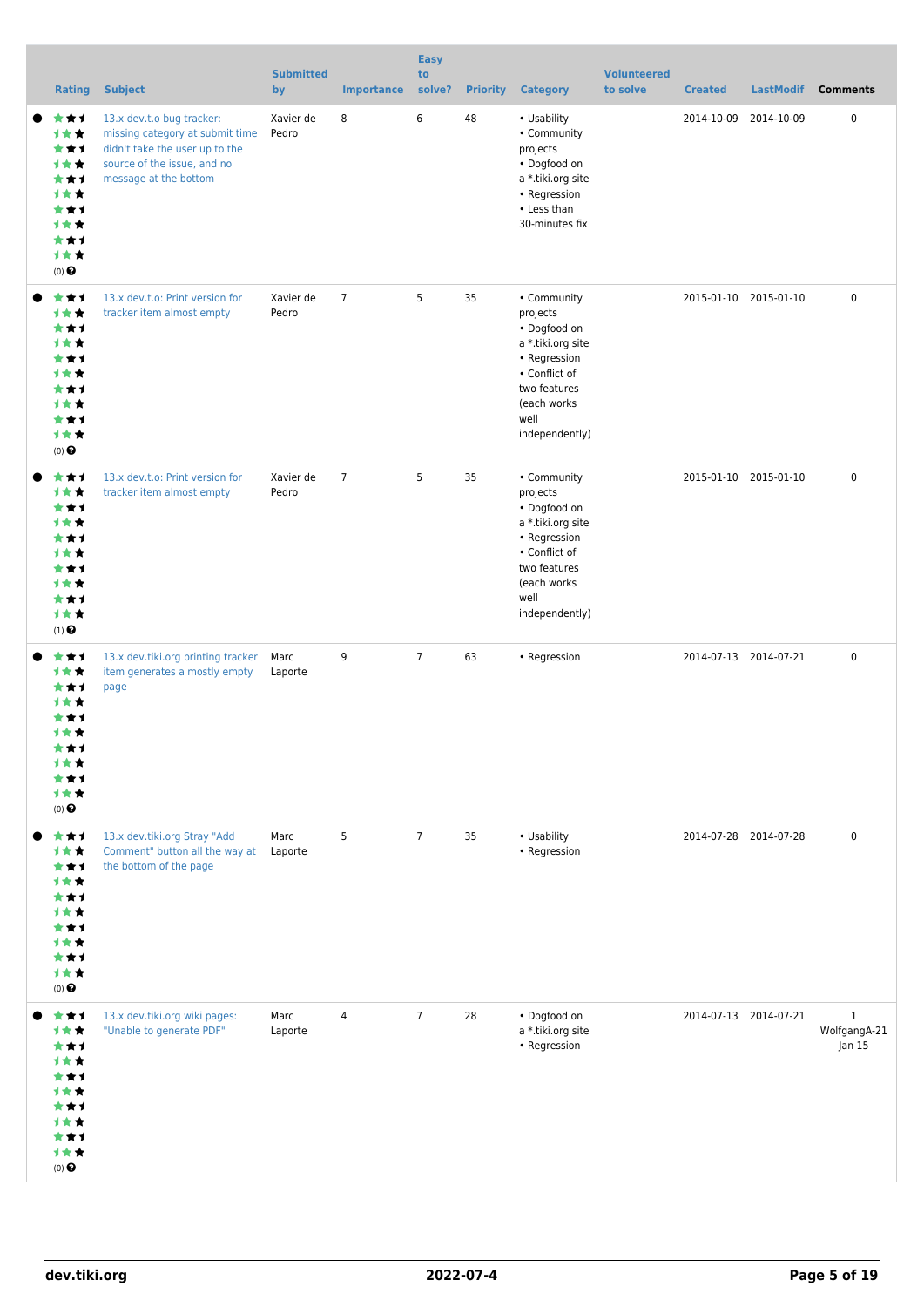| <b>Rating</b>                                                                                 | <b>Subject</b>                                                                                                                                  | <b>Submitted</b><br>by | <b>Importance</b> | <b>Easy</b><br>to<br>solve? | <b>Priority</b> | <b>Category</b>                                                                                                                                        | <b>Volunteered</b><br>to solve | <b>Created</b>        | <b>LastModif</b>      | <b>Comments</b>                  |
|-----------------------------------------------------------------------------------------------|-------------------------------------------------------------------------------------------------------------------------------------------------|------------------------|-------------------|-----------------------------|-----------------|--------------------------------------------------------------------------------------------------------------------------------------------------------|--------------------------------|-----------------------|-----------------------|----------------------------------|
| ***<br>1★★<br>***<br>1★★<br>***<br>计女女<br>★★↑<br>计女女<br>***<br>计女女<br>$(0)$ $\odot$           | 13.x doc.tiki.org :: help doc links<br>report "Page not found"                                                                                  | Marc<br>Laporte        | 8                 | 8                           | 64              | • Regression                                                                                                                                           |                                |                       | 2014-07-26 2014-07-30 | $\pmb{0}$                        |
| ***<br>计女女<br>***<br>计女女<br>***<br>1★★<br>***<br>计女女<br>***<br>计女女<br>$(0)$ $\odot$           | 13.x regression or server issue?<br>-> List of open wishes not<br>showing on<br>https://dev.tiki.org/Trackers                                   | Marc<br>Laporte        | 10 high           | $\overline{7}$              | 70              | • Regression                                                                                                                                           |                                |                       | 2014-07-21 2014-07-29 | $\mathbf{1}$<br>koth-04 Aug 14   |
| ***<br>计女女<br>***<br>计女女<br>***<br>计女女<br>★★↑<br>计女女<br>***<br>计女女<br>$(0)$ $\bigodot$        | 13.x: After a remote file is<br>uploaded to a file gal, no file Id<br>is shown any more since 13.x                                              | Xavier de<br>Pedro     | 5                 | 8                           | 40              | • Usability<br>• Dogfood on<br>a *.tiki.org site<br>• Regression                                                                                       |                                |                       | 2014-08-08 2014-08-08 | $\mathbf 0$                      |
| ***<br>计女女<br>***<br>计女女<br>***<br>1★★<br>***<br>计女女<br>***<br>计女女<br>$(0)$ $\bigodot$        | 13.x: Contents of Plugin Code<br>shown twice when shown<br>through an iframe (the Upgrade<br>Wizard uses that to display<br>some doc.t.o pages) | Xavier de<br>Pedro     | 4                 | 6                           | 24              | • Community<br>projects<br>• Dogfood on<br>a *.tiki.org site<br>• Regression<br>• Conflict of<br>two features<br>(each works<br>well<br>independently) |                                |                       | 2014-08-14 2014-08-14 | $\pmb{0}$                        |
| ***<br>计女女<br>***<br>计女女<br>***<br>计女女<br>***<br>计女女<br>***<br>计女女<br>$(0)$<br>$\pmb{\Theta}$ | 13.x: Floated box classes (divs<br>thirdfloat, to have display in 3<br>cols) stopped working after the<br>upgrade                               | Xavier de<br>Pedro     | $\overline{2}$    | 5                           | $10\,$          | • Usability<br>• Community<br>projects<br>• Dogfood on<br>a *.tiki.org site<br>• Regression                                                            |                                |                       | 2014-08-08 2014-08-08 | $\overline{2}$<br>xavi-11 Aug 14 |
| ***<br>计女女<br>***<br>计女女<br>***<br>计女女<br>***<br>计女女<br>***<br>计女女<br>$(0)$ $\bigodot$        | 13.x: no pagination on admin<br>groups (reproduced on t.o)                                                                                      | Xavier de<br>Pedro     | 4                 | 8                           | 32              | • Regression                                                                                                                                           |                                | 2014-08-24 2014-08-28 |                       | $\pmb{0}$                        |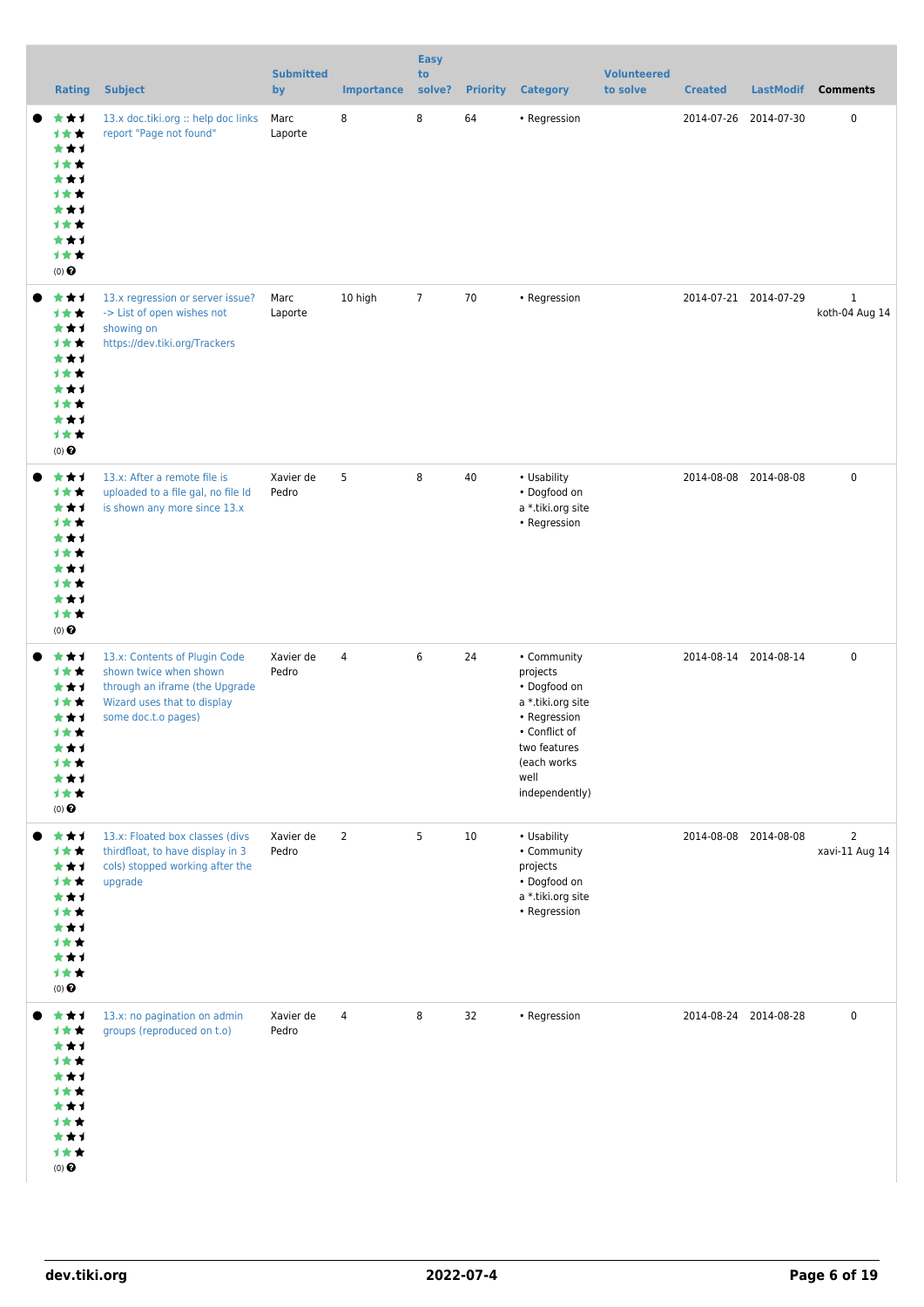| <b>Rating</b>                                                                                                    | <b>Subject</b>                                                                                                | <b>Submitted</b><br>by | Importance | <b>Easy</b><br>to<br>solve? | <b>Priority</b> | <b>Category</b>                                                                                  | <b>Volunteered</b><br>to solve | <b>Created</b>        | LastModif             | <b>Comments</b>                            |
|------------------------------------------------------------------------------------------------------------------|---------------------------------------------------------------------------------------------------------------|------------------------|------------|-----------------------------|-----------------|--------------------------------------------------------------------------------------------------|--------------------------------|-----------------------|-----------------------|--------------------------------------------|
| ***<br>计女女<br>***<br>1★★<br>***<br>1★★<br>***<br>1★★<br>***<br>计女女<br>$(2)$ <sup><math>\odot</math></sup>        | Add existing pages to structures<br>at page edition time through the<br>structures header box                 | Xavier de<br>Pedro     | 4          | 8                           | 32              | • Community<br>projects<br>• Dogfood on<br>a *.tiki.org site<br>• Regression                     |                                |                       | 2014-09-15 2016-04-22 | $\mathbf{1}$<br>olinuxx-15 Sep<br>14       |
| ***<br>1★★<br>***<br>计女女<br>***<br>1★★<br>***<br>计女女<br>***<br>1★★<br>$(1)$ $\odot$                              | <b>Automagically Collapse/Expand</b><br>columns in wide tables since<br>Bootstrap: Footable jQuery<br>Plugin? | Xavier de<br>Pedro     | 8          | $\overline{4}$              | 32              | • Usability<br>• Feature<br>request<br>• Support<br>request<br>• Dogfood on<br>a *.tiki.org site |                                | 2015-03-11 2015-03-11 |                       | 8<br>xavi-12 Mar 15                        |
| ***<br>计女女<br>***<br>1★★<br>***<br><b>1**</b><br>***<br>1★★<br>***<br>1★★<br>$(1)$ <sup><math>\odot</math></sup> | Blank page on translation                                                                                     | sylvain a              |            |                             | 25              | • Usability                                                                                      |                                | 2014-09-11 2014-09-18 |                       | $1\,$<br>luci-18 Sep 14                    |
| ***<br>1★★<br>***<br>计女女<br>***<br><b>1**</b><br>***<br>1★★<br>***<br>计女女<br>$(0)$ $\odot$                       | Broken flag on tiki.org                                                                                       | Marc<br>Laporte        | 3          | 9                           | 27              | • Regression                                                                                     | manivannans                    | 2013-11-26 2014-08-11 |                       | $\overline{3}$<br>marclaporte-11<br>Aug 14 |

#### «

### 1 (current)

- [2](https://dev.tiki.org/tiki-print.php?tr_sort_mode1=f_26_asc&page=Tiki13&tr_offset1=20)
- 
- [3](https://dev.tiki.org/tiki-print.php?tr_sort_mode1=f_26_asc&page=Tiki13&tr_offset1=40)
- [»](https://dev.tiki.org/tiki-print.php?tr_sort_mode1=f_26_asc&page=Tiki13&tr_offset1=20)

## Pending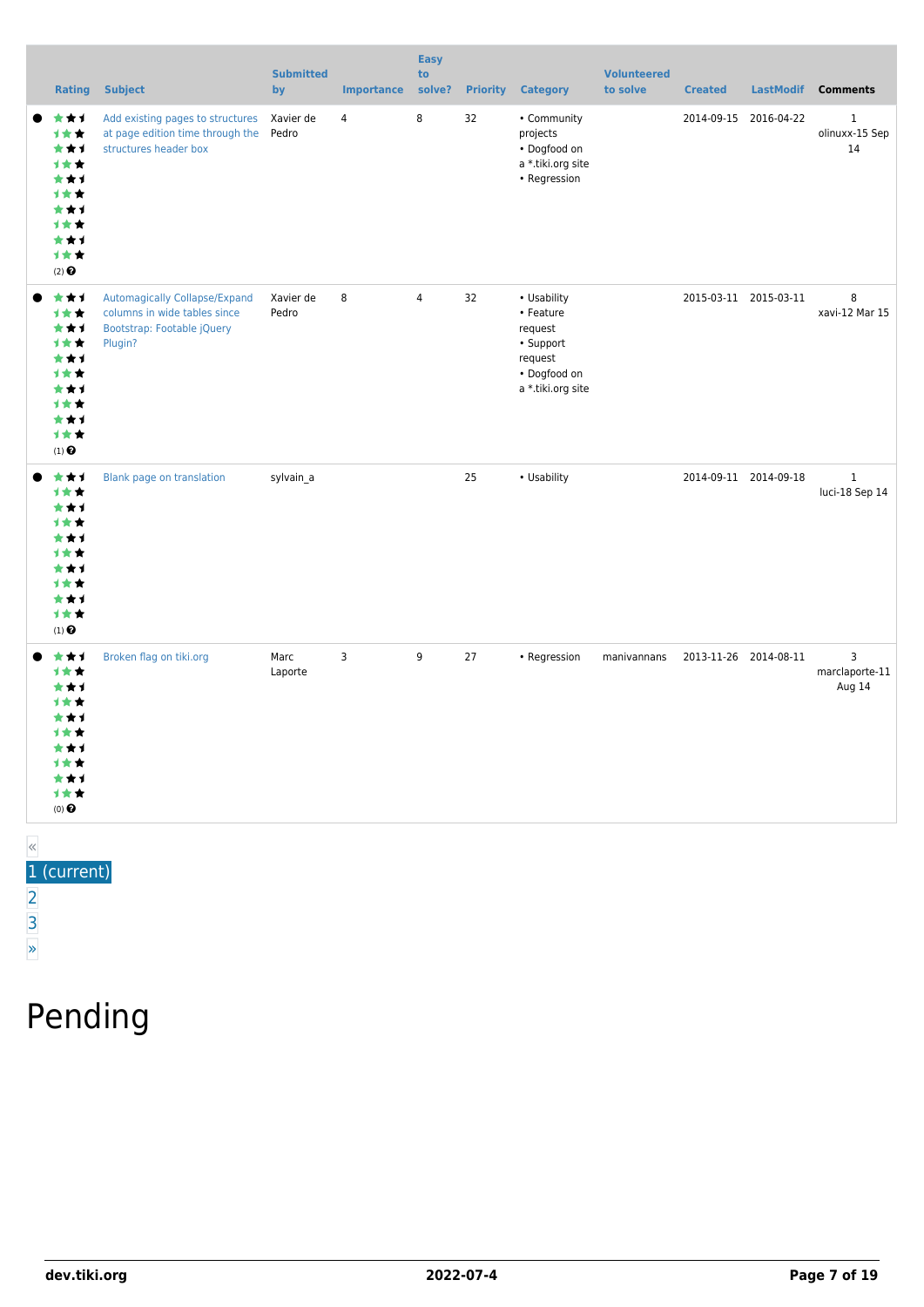|           | <b>Rating</b>                                                                                     | <b>Subject</b>                                                                                 | <b>Submitted</b><br>by | <b>Importance</b> | <b>Easy</b><br>to<br>solve? | <b>Priority</b> | <b>Category</b>                        | <b>Volunteered</b><br>to solve | <b>Created</b> | <b>LastModif</b>      | <b>Comments</b>                                 |
|-----------|---------------------------------------------------------------------------------------------------|------------------------------------------------------------------------------------------------|------------------------|-------------------|-----------------------------|-----------------|----------------------------------------|--------------------------------|----------------|-----------------------|-------------------------------------------------|
| $\bullet$ | ***<br>计女女<br>***<br>计女女<br>★★1<br>计女女<br>***<br><b>1**</b><br>***<br>计女女<br>$(0)$ $\odot$        | Side menu on<br>nextdoc and<br>nextdev not<br>working                                          | Nelson Ko              | 9                 |                             | 45              | • Release<br>Blocker                   |                                | 2014-06-19     | 2014-06-23            | $\pmb{0}$                                       |
| $\bullet$ | 大女子<br>计女女<br>***<br>1★★<br>***<br>计女女<br>★★1<br><b>1**</b><br>★★1<br>计女女<br>$(0)$ $\odot$        | Even if I set right<br>module to never it<br>does not hide the<br>right columns                | Nelson Ko              | 9                 |                             | 45              | $\bullet$<br>Regression                |                                |                | 2014-06-19 2014-07-07 | $\pmb{0}$                                       |
| $\bullet$ | ***<br>计女女<br>***<br>计女女<br>***<br>1★★<br>★★1<br>计女女<br>***<br>计女女<br>$(0)$ $\odot$               | Cannot see text in<br>fivealive-lite<br>watermelon top<br>buttons                              | Nelson Ko              | 1 low             | $\mathbf{1}$<br>difficult   | $\mathbf{1}$    | • Release<br>Blocker                   |                                |                | 2014-06-25 2014-06-27 | $\mathbf{1}$<br>koth-27 Jun 14                  |
| $\bullet$ | ***<br>计女女<br>***<br>***<br><b>1**</b><br>***<br><b>1★★</b><br>***<br>计女女<br>$(0)$ $\odot$        | fivealive-lite kiwi<br>can't see logout<br>link                                                | Nelson Ko              | 1 low             | $\mathbf{1}$<br>difficult   | $\mathbf{1}$    | • Release<br>Blocker                   |                                |                | 2014-06-25 2014-06-27 | $\mathbf{1}$<br>Chealer9-22 Oct<br>16           |
| $\bullet$ | 食食す<br>计女女<br>***<br>计女女<br>***<br><b>1**</b><br>***<br>计女女<br>★★1<br>计女女<br>$(0)$ $\pmb{\Theta}$ | 13.x Bootstrap:<br>tiki-assignuser.php<br>-> There should<br>not be a horizontal<br>scroll bar | Marc<br>Laporte        | 3                 | 3                           | 9               | • Usability<br>$\bullet$<br>Regression |                                |                | 2014-08-20 2015-05-19 | $\mathbf{1}$<br>manivannans-19<br><b>May 15</b> |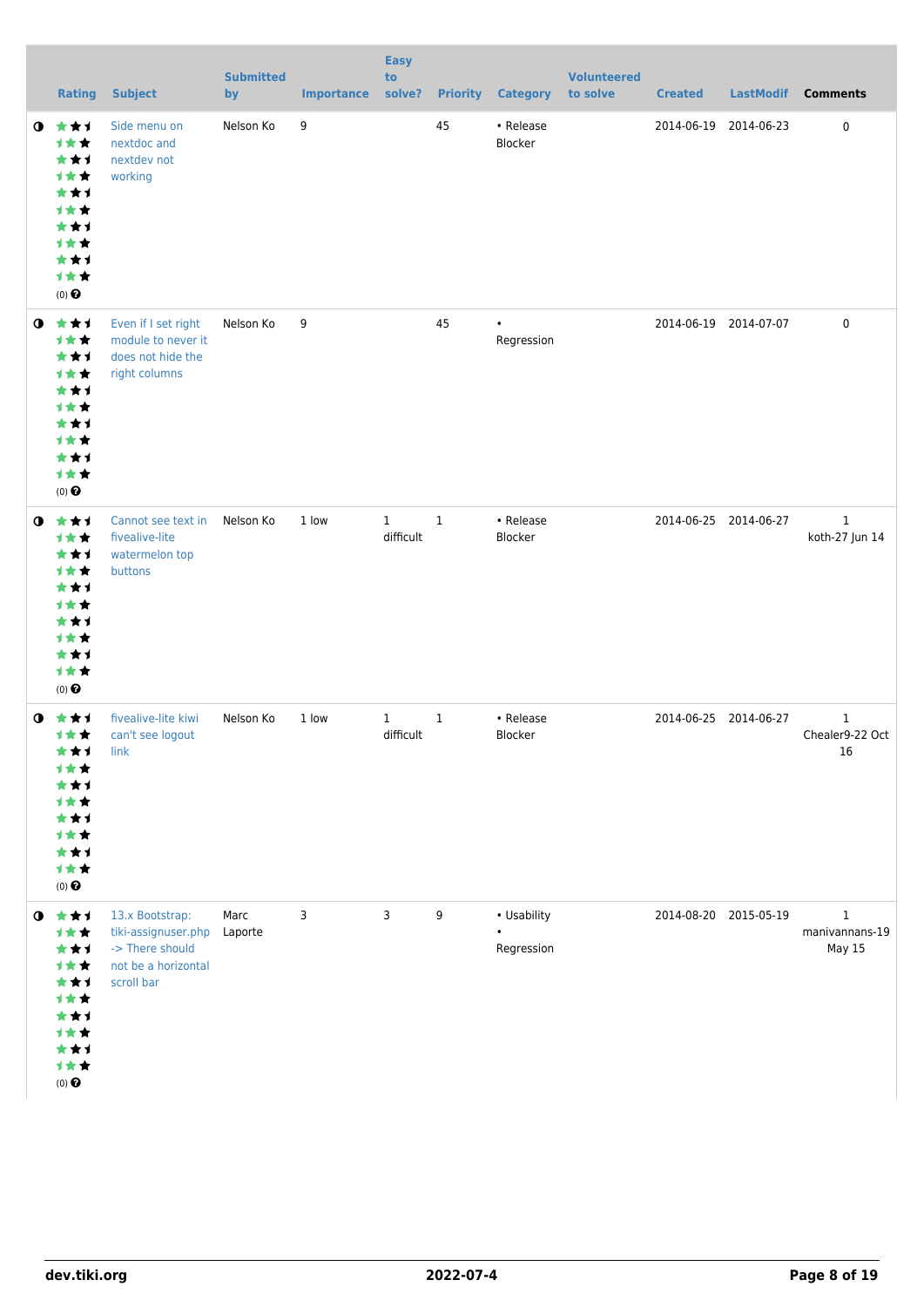|           | Rating                                                                                            | <b>Subject</b>                                                                                         | <b>Submitted</b><br>by | <b>Importance</b> | <b>Easy</b><br>to<br>solve? |    | <b>Priority Category</b>                        | <b>Volunteered</b><br>to solve | <b>Created</b> | <b>LastModif</b>      | <b>Comments</b>                          |
|-----------|---------------------------------------------------------------------------------------------------|--------------------------------------------------------------------------------------------------------|------------------------|-------------------|-----------------------------|----|-------------------------------------------------|--------------------------------|----------------|-----------------------|------------------------------------------|
| $\bullet$ | 大女子<br>计女女<br>***<br>计女女<br>***<br>计女女<br>***<br><b>1**</b><br>***<br>计女女<br>$(0)$ $\odot$        | Draw SVG-edit: in<br>Firefox, drawing<br>shifts quite far<br>from the cursor                           | Arild Berg             | $\overline{7}$    | $\overline{7}$              | 49 | • Error                                         |                                | 2013-09-22     | 2017-08-06            | $\overline{2}$<br>xavi-06 Aug 17         |
| $\bullet$ | 大女子<br>计女女<br>***<br><b>1**</b><br>***<br>***<br>***<br><b>1**</b><br>★★1<br>计女女<br>$(0)$ $\odot$ | Mouseover option<br>no longer works in<br>PluginImg                                                    | lindon                 | $\overline{7}$    | 8                           | 56 | $\bullet$<br>Regression<br>• Release<br>Blocker |                                |                | 2014-06-28 2014-07-13 | 0                                        |
| $\bullet$ | ***<br>1女女<br>***<br>计女女<br>***<br>计女女<br>***<br>计女女<br>***<br>计女女<br>$(0)$ $\odot$               | Fresh install of<br>13.0: theme<br>admin panel: tabs<br>with no possible<br>options                    | Marc<br>Laporte        | 8                 | 8                           | 64 | • Usability                                     |                                |                | 2014-07-29 2014-07-30 | 5<br>marclaporte-30<br>Jul 14            |
| $\bullet$ | 大女子<br>计女女<br>***<br>计女女<br>***<br>计女女<br>***<br>计女女<br>***<br>计女女<br>$(0)$ $\bigodot$            | 12.x & 13.x:<br>Images stretched<br>& skewed (in *.t.o<br>sites and LTS<br>production sites<br>on svn) | Marc<br>Laporte        | 8                 | 9                           | 72 | $\bullet$<br>Regression<br>• Release<br>Blocker |                                |                | 2014-07-23 2017-01-12 | $\mathbf{1}$<br>marclaporte-06<br>Aug 14 |

### Closed  $[+]$ Blockers

Wishlist item categorised as "Blockers" (non-specified versions) - status open or pending.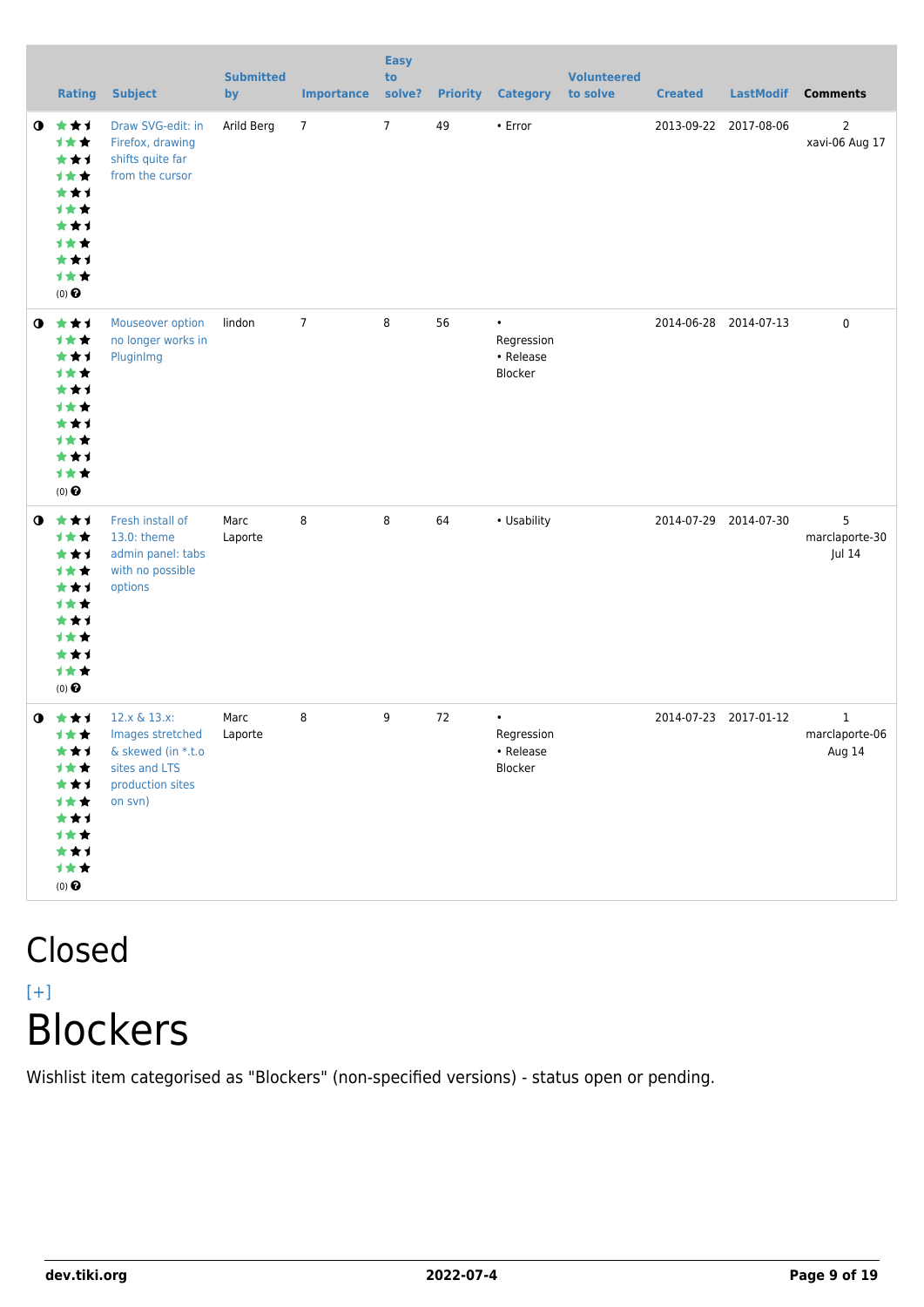|           | <b>Rating</b>                                                                                                   | <b>Subject</b>                                                                                                                                                                                   | <b>Submitted</b><br>by | <b>Importance</b> | <b>Easy</b><br>to<br>solve? | <b>Priority</b> | <b>Category</b>                                            | <b>Volunteered</b><br>to solve | <b>Created</b>        | <b>LastModif</b>      | <b>Comments</b>                           |
|-----------|-----------------------------------------------------------------------------------------------------------------|--------------------------------------------------------------------------------------------------------------------------------------------------------------------------------------------------|------------------------|-------------------|-----------------------------|-----------------|------------------------------------------------------------|--------------------------------|-----------------------|-----------------------|-------------------------------------------|
| $\bullet$ | ***<br>计女女<br>***<br>计女女<br>***<br>计女女<br>***<br>计女女<br>***<br>计女女<br>$(0)$ $\odot$                             | 12.0 fresh<br>install: sh<br>setup.sh tries<br>and fails to<br>install<br>developer<br>tools                                                                                                     | Marc<br>Laporte        | 10 high           | $\bf 8$                     | 80              | • Release<br>Blocker                                       |                                | 2013-11-29 2013-11-29 |                       | $\mathbf{1}$<br>jonnybradley-04<br>Mar 14 |
| $\bullet$ | 大女子<br>计女女<br>★★1<br>计女女<br>***<br><b>1**</b><br>***<br>计女女<br>***<br>计女女<br>$(0)$ $\odot$                      | 12.x & 13.x:<br>Images<br>stretched &<br>skewed (in<br>*.t.o sites and<br><b>LTS</b><br>production<br>sites on svn)                                                                              | Marc<br>Laporte        | 8                 | 9                           | 72              | $\bullet$<br>Regression<br>• Release<br>Blocker            |                                |                       | 2014-07-23 2017-01-12 | $\mathbf{1}$<br>marclaporte-06<br>Aug 14  |
| $\bullet$ | 女女子<br>计女女<br>***<br>计女女<br>***<br>计女女<br>**1<br><b>1**</b><br>***<br>计女女<br>$(0)$ $\odot$                      | Mouseover<br>option no<br>longer works<br>in PluginImg                                                                                                                                           | lindon                 | $\overline{7}$    | 8                           | 56              | $\bullet$<br>Regression<br>• Release<br>Blocker            |                                |                       | 2014-06-28 2014-07-13 | $\mathbf 0$                               |
| $\bullet$ | - 大 大 ゴ<br>计女女<br>★★1<br>计女女<br>***<br>计女女<br>***<br>计女女<br>***<br>计女女<br>$(0)$ $\odot$                         | validateUsers<br>set to no by<br>User_Trackers<br>profile but<br>new<br>registrations<br>on hold due<br>to validation<br>pending (&<br>email not<br>sent even if<br>validateUsers<br>set to yes) | Xavier de<br>Pedro     | 8                 | $\overline{7}$              | 56              | • Error<br>$\bullet$<br>Regression<br>• Release<br>Blocker |                                | 2018-11-06 2018-11-15 |                       | $\overline{2}$<br>robertokir-13<br>Nov 18 |
|           | $0$ $\star\star\star$<br>计女女<br>★★1<br>计女女<br>***<br>计女女<br>★★1<br>计女女<br>***<br>计女女<br>$(1)$<br>$\pmb{\Theta}$ | Unified<br>Search<br><b>Engine MFTS</b><br>fails for any<br>content (was<br>'Page alias<br>not found by<br>search')                                                                              | Hans.Reil              | 9                 | 6                           | 54              | Consistency<br>• Release<br>Blocker                        | Nelson Ko                      |                       | 2015-02-01 2015-03-02 | 3<br>jonnybradley-26<br>Feb 15            |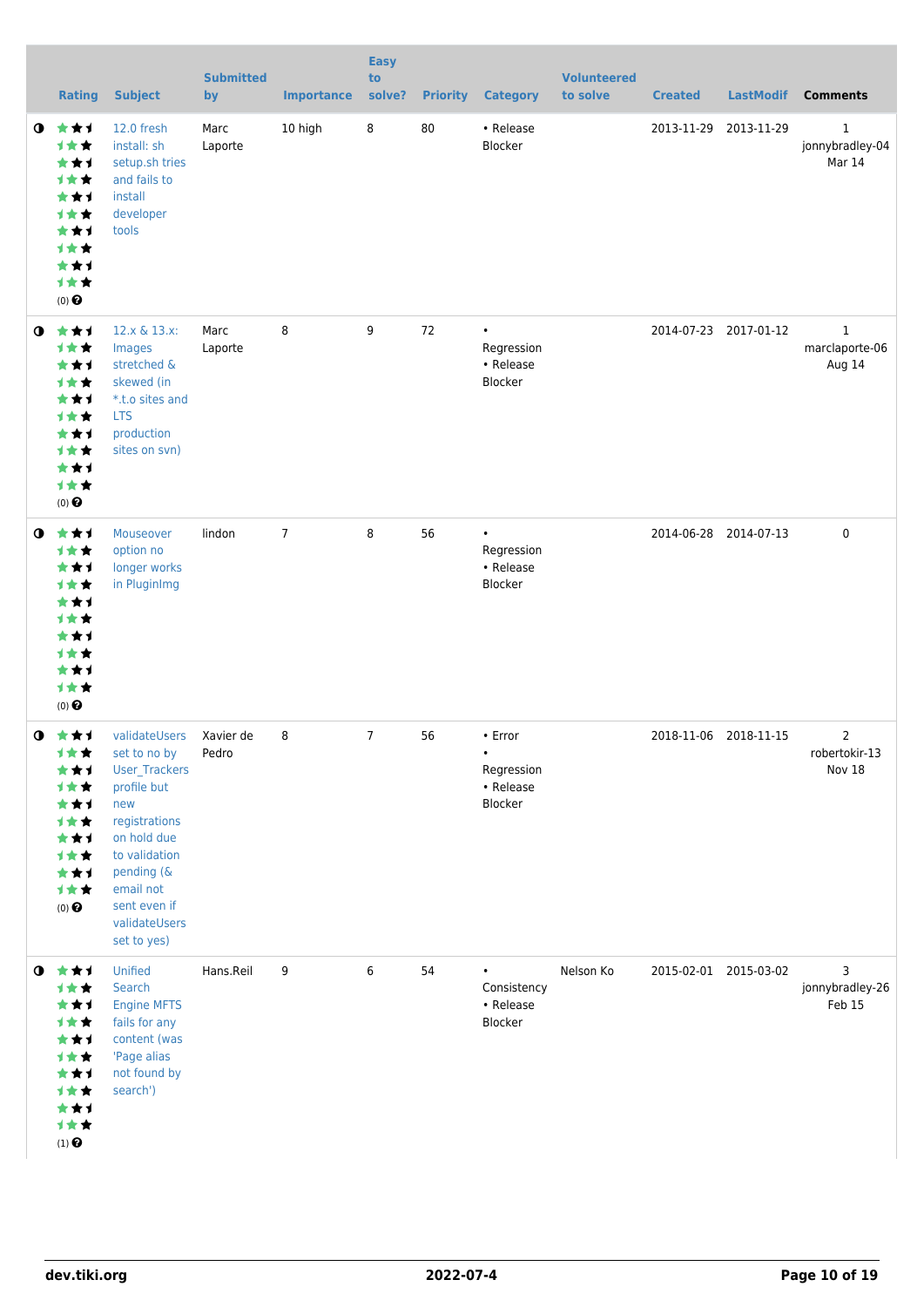|           | <b>Rating</b>                                                                                             | <b>Subject</b>                                                                                                                           | <b>Submitted</b><br>by | <b>Importance</b> | <b>Easy</b><br>to<br>solve? |    | <b>Priority Category</b>                                                                 | <b>Volunteered</b><br>to solve | <b>Created</b>        | <b>LastModif</b>      | <b>Comments</b>                  |
|-----------|-----------------------------------------------------------------------------------------------------------|------------------------------------------------------------------------------------------------------------------------------------------|------------------------|-------------------|-----------------------------|----|------------------------------------------------------------------------------------------|--------------------------------|-----------------------|-----------------------|----------------------------------|
|           | ★★1<br>1★★<br>***<br>计女女<br>***<br>计女女<br>***<br>1★★<br>***<br>计女女<br>$(0)$ $\odot$                       | Moving a<br>node in<br>structure to<br>another<br>structure<br>does not<br>change<br>structure ID<br>of the moved<br>node's<br>children. | flamenco               | 10 high           | $5\phantom{.0}$             | 50 | • Release<br>Blocker                                                                     |                                |                       | 2016-07-24 2016-07-24 | 6<br>flamenco-19<br>Sep 16       |
| $\bullet$ | ***<br>计女女<br>***<br>计女女<br>***<br>计女女<br>***<br>1★★<br>***<br>计女女<br>$(0)$ <sup><math>\odot</math></sup> | <b>Adding POP</b><br>Mailaccount<br>to a forum<br>causes WSOD<br>for that forum                                                          | Torsten<br>Fabricius   | 10 high           |                             | 50 | $\bullet$<br>Regression<br>• Release<br>Blocker                                          | Jonny Bradley                  | 2017-03-23 2017-05-02 |                       | 0                                |
| $\bullet$ | ***<br>计女女<br>***<br>1★★<br>***<br>才女女<br>***<br>计女女<br>***<br>1女女<br>$(0)$ <sup><math>\odot</math></sup> | Side menu on<br>nextdoc and<br>nextdev not<br>working                                                                                    | Nelson Ko              | 9                 |                             | 45 | • Release<br>Blocker                                                                     |                                |                       | 2014-06-19 2014-06-23 | 0                                |
|           | ***<br>1★★<br>**1<br>计女女<br>***<br>计女女<br>**1<br>1★★<br>***<br>计女女<br>$(0)$ $\bigodot$                    | Search -<br>content<br>section is<br>empty (when<br>using mysql<br>engine)                                                               | Christoph              | 9                 | 5                           | 45 | $\bullet$<br>Regression<br>• Release<br>Blocker<br>$\cdot$ Bug<br>• Upgrade<br>Blocker   | Jonny Bradley                  | 2020-09-08 2020-09-15 |                       | 0                                |
|           | ***<br>计女女<br>***<br>计女女<br>***<br>1★★<br>***<br>计女女<br>***<br>计女女<br>$(0)$ $\odot$                       | Not possible<br>to add a file<br>in a tracker<br>item (tracker<br>field file) -<br>Data is lost<br>FOR TIKI 21x                          | Mike Finko             | 9                 | 5                           | 45 | $\cdot$ Error<br>$\bullet$<br>Regression<br>• Release<br>Blocker<br>• Upgrade<br>Blocker |                                |                       | 2020-12-17 2020-12-19 | $\overline{2}$<br>xavi-20 Dec 20 |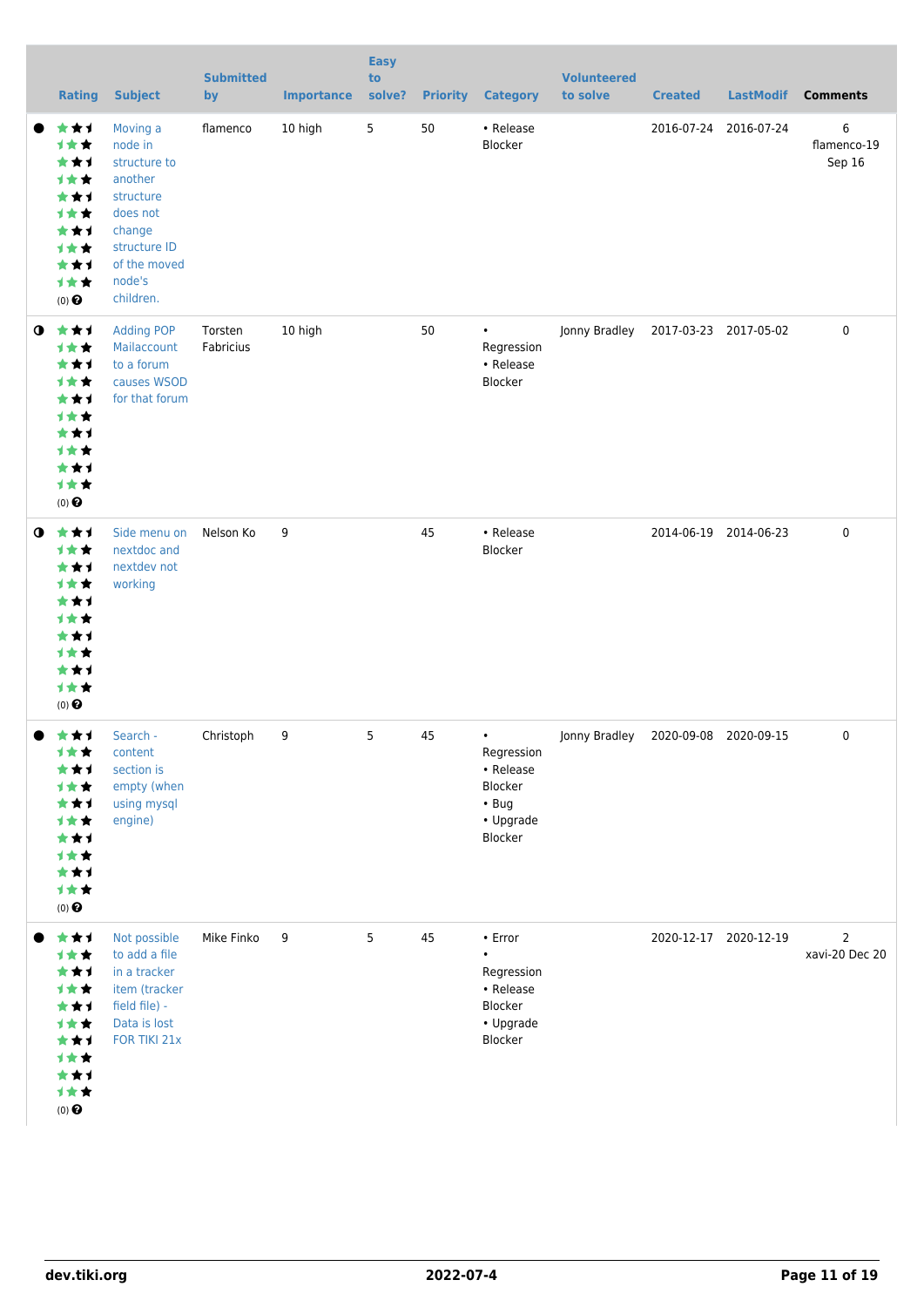|           | <b>Rating</b>                                                                                             | <b>Subject</b>                                                                                                                                      | <b>Submitted</b><br>by  | <b>Importance</b> | <b>Easy</b><br>to<br>solve? | <b>Priority</b> | <b>Category</b>                                                           | <b>Volunteered</b><br>to solve | <b>Created</b> | <b>LastModif</b>      | <b>Comments</b>                |
|-----------|-----------------------------------------------------------------------------------------------------------|-----------------------------------------------------------------------------------------------------------------------------------------------------|-------------------------|-------------------|-----------------------------|-----------------|---------------------------------------------------------------------------|--------------------------------|----------------|-----------------------|--------------------------------|
|           | ★★1<br>计女女<br>***<br>计女女<br>***<br>计女女<br>***<br>计女女<br>***<br>计女女<br>$(0)$ <sup><math>\odot</math></sup> | copy&paste<br>source text<br>from media<br>wiki into tiki<br>wiki this char<br>"→" breaks<br>"index<br>rebuilding"                                  | RadoS                   | 8                 |                             | 40              | • Release<br>Blocker                                                      |                                |                | 2016-12-27 2017-02-10 | 8<br>RadoS-10 Feb<br>17        |
| $\bullet$ | ***<br>计女女<br>***<br>计女女<br>***<br>计女女<br>***<br>计女女<br>***<br>计女女<br>$(0)$ <sup><math>\odot</math></sup> | Registration<br>not working<br>properly                                                                                                             | Jonny<br><b>Bradley</b> | 10 high           | 4                           | 40              | $\bullet$<br>Regression<br>• Release<br>Blocker                           |                                |                | 2018-01-21 2018-01-22 | 1<br>jonnybradley-22<br>Jan 18 |
| $\bullet$ | ***<br>计女女<br>***<br>计女女<br>***<br>计女女<br>***<br>计女女<br>***<br>计女女<br>$(0)$ $\odot$                       | (A blocker if<br>confirmed)<br>errors in<br>trunk<br>database<br>upgrade<br>through<br>console.php<br>keys too long<br>and invalid<br>default value | Xavier de<br>Pedro      | 8                 | 5                           | 40              | • Error<br>• Release<br>Blocker                                           |                                |                | 2018-09-24 2018-10-27 | 6<br>jonnybradley-29<br>Oct 18 |
| $\bullet$ | - 大 大 ゴ<br>计女女<br>★★1<br>计女女<br>***<br>1★★<br>***<br>计女女<br>***<br>计女女<br>$(1)$<br>$\pmb{\Theta}$         | Template<br>groups: Fix or Pedro<br>make<br>optional                                                                                                | Xavier de               | 9                 | 4                           | 36              | • Error<br>$\bullet$<br>Regression<br>• Release<br>Blocker<br>$\cdot$ Bug | Jonny Bradley                  |                | 2020-03-20 2020-05-14 | 1<br>jonnybradley-21<br>Mar 20 |
|           | ***<br>计女女<br>**1<br>才女女<br>**1<br>计女女<br>★★1<br>计女女<br>**1<br>计女女<br>$(0)$ $\odot$                       | Tiki<br>extremely<br>ressource<br>intensive                                                                                                         | hman                    | 10 high           | $\mathbf{1}$<br>difficult   | 10              | • Release<br>Blocker<br>$\cdot$ Bug<br>• Upgrade<br>Blocker               |                                |                | 2021-03-25 2021-04-13 | 28<br>hman-01 Jun 21           |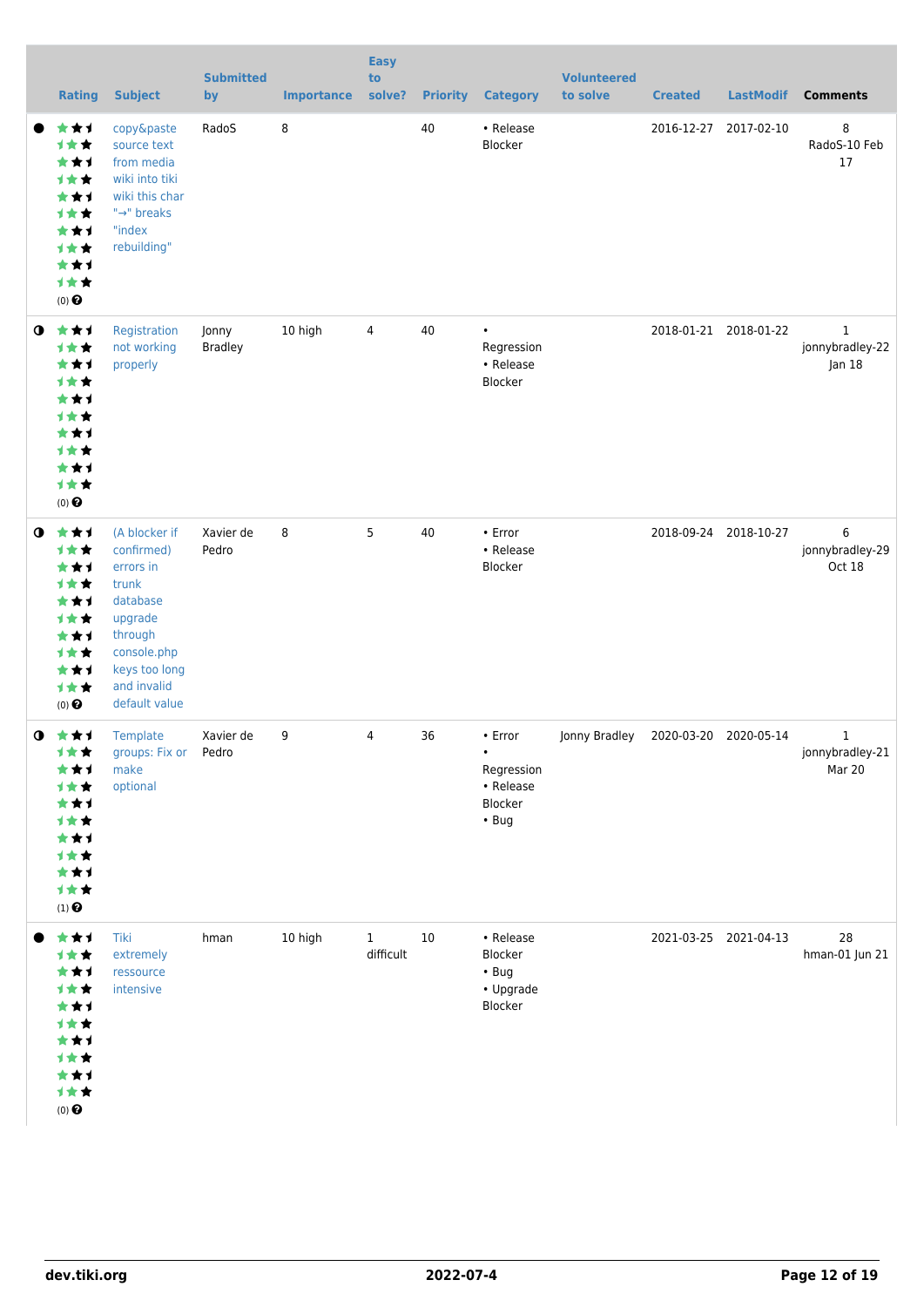|             | <b>Rating</b>                                                                                     | <b>Subject</b>                                                       | <b>Submitted</b><br>by | <b>Importance</b> | <b>Easy</b><br>to<br>solve? |              | <b>Priority Category</b>    | <b>Volunteered</b><br>to solve | <b>Created</b> | <b>LastModif</b>      | <b>Comments</b>                       |
|-------------|---------------------------------------------------------------------------------------------------|----------------------------------------------------------------------|------------------------|-------------------|-----------------------------|--------------|-----------------------------|--------------------------------|----------------|-----------------------|---------------------------------------|
| $\mathbf o$ | ***<br>1★★<br>***<br>计女女<br>***<br>计女女<br>***<br>计女女<br>***<br>计女女<br>$(0)$ $\pmb{\Theta}$        | Cannot see<br>text in<br>fivealive-lite<br>watermelon<br>top buttons | Nelson Ko              | 1 low             | $\mathbf{1}$<br>difficult   | $\mathbf{1}$ | • Release<br><b>Blocker</b> |                                | 2014-06-25     | 2014-06-27            | $\mathbf{1}$<br>koth-27 Jun 14        |
| $\mathbf 0$ | ***<br><b>1**</b><br>***<br>计女女<br>***<br>计女女<br>***<br><b>1**</b><br>***<br>计女女<br>$(0)$ $\odot$ | fivealive-lite<br>kiwi can't see<br>logout link                      | Nelson Ko              | 1 low             | $\mathbf{1}$<br>difficult   | $\mathbf{1}$ | • Release<br>Blocker        |                                |                | 2014-06-25 2014-06-27 | $\mathbf{1}$<br>Chealer9-22<br>Oct 16 |

## Other 13.x bugs Other Open

| <b>Rating</b>                                                                       | <b>Subject</b>                                                 | <b>Submitted</b><br>by | Importance solve? | <b>Easy</b><br>to | <b>Priority</b> | <b>Category</b>                   | <b>Volunteered</b><br>to solve | <b>Created</b>        | <b>LastModif</b> | <b>Comments</b>              |
|-------------------------------------------------------------------------------------|----------------------------------------------------------------|------------------------|-------------------|-------------------|-----------------|-----------------------------------|--------------------------------|-----------------------|------------------|------------------------------|
| ***<br>***<br>***<br>1★★<br>***<br>1**<br>***<br>1★★<br>***<br>计女女<br>$(2)$ $\odot$ | Offline Tiki: add a way to save/view content<br>offline        | edjusted               | 3                 | 3                 | 9               | • Feature<br>request              |                                | 2007-11-26 2018-10-05 |                  | 12<br>david@ndu-30<br>Jul 20 |
| ***<br>计女女<br>***<br>1**<br>***<br>1**<br>***<br>计女女<br>***<br>计女女<br>$(0)$ $\odot$ | tiki.org fully rebuilt several days ago (cron job<br>missing?) | Marc<br>Laporte        | 9                 | 9                 | 81              | · Dogfood on<br>a *.tiki.org site |                                | 2014-08-04 2014-08-05 |                  | $\pmb{0}$                    |
| ***<br>计女女<br>***<br>计女女<br>***<br>1**<br>***<br>计女女<br>***<br>计女女<br>$(0)$ $\odot$ | Not possible to delete a tracker on next.tw.o                  | Marc<br>Laporte        | 10 high           | 8                 | 80              | $\cdot$ Error<br>• Indexing       | nkoth                          | 2013-08-15 2014-07-30 |                  | 6<br>koth-04 Aug<br>14       |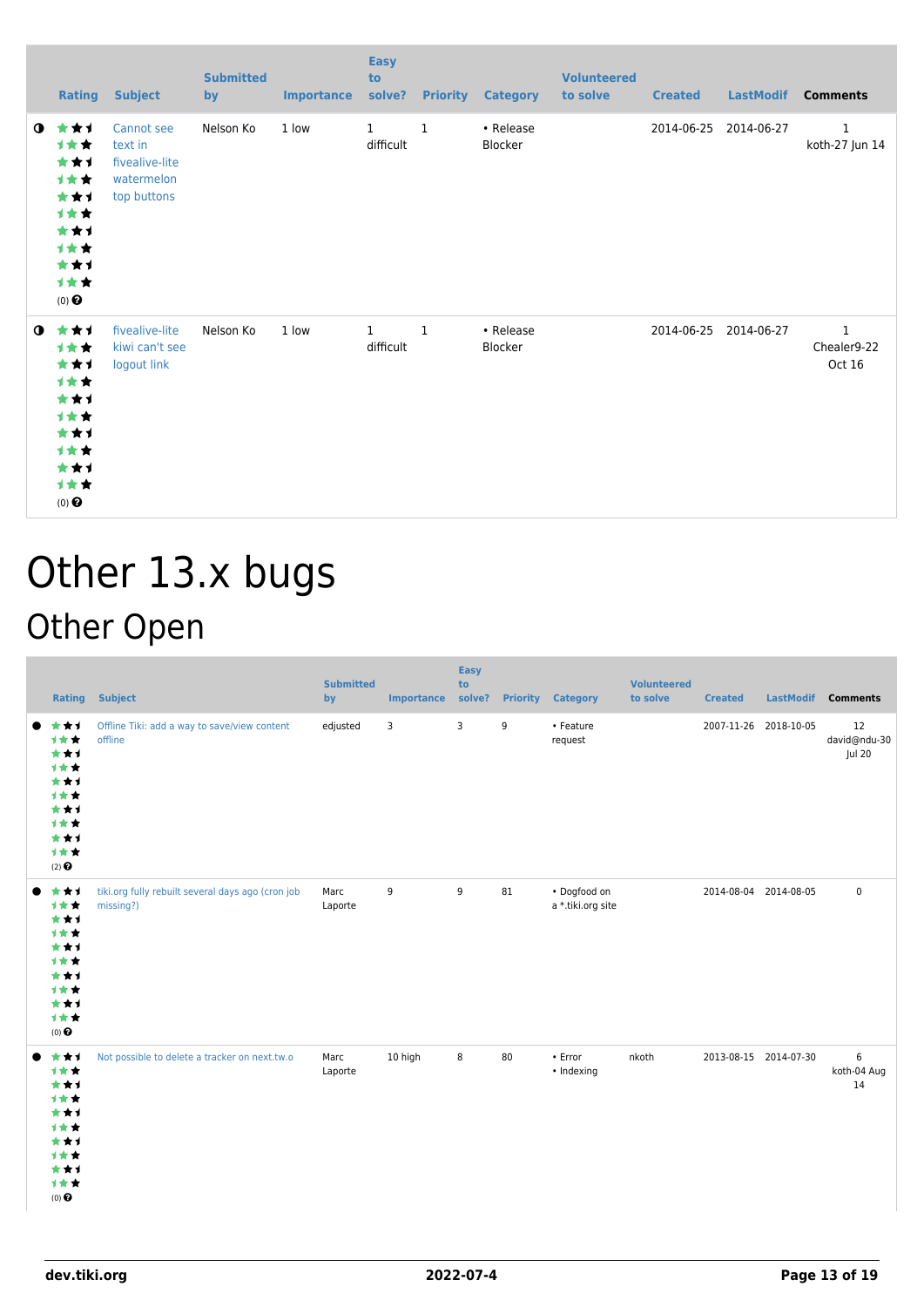|                                                                                                       |                                                                                                                                              | <b>Submitted</b>     |                   | <b>Easy</b><br>to |    |                                                                                               | <b>Volunteered</b> |                       |           |                                   |
|-------------------------------------------------------------------------------------------------------|----------------------------------------------------------------------------------------------------------------------------------------------|----------------------|-------------------|-------------------|----|-----------------------------------------------------------------------------------------------|--------------------|-----------------------|-----------|-----------------------------------|
| <b>Rating</b>                                                                                         | <b>Subject</b>                                                                                                                               | by                   | <b>Importance</b> | solve?            |    | <b>Priority Category</b>                                                                      | to solve           | <b>Created</b>        | LastModif | <b>Comments</b>                   |
| ***<br>计女女<br>***<br>计女女<br>***<br>计女女<br>***<br>计女女<br>***<br>计女女<br>$(0)$ $\odot$                   | Adding 13.x to demo.tiki.org                                                                                                                 | Marc<br>Laporte      | 8                 | 10<br>easy        | 80 | • Community<br>projects                                                                       |                    | 2014-07-29 2014-08-16 |           | $\pmb{0}$                         |
| ***<br>计女女<br>***<br>计女女<br>***<br>计女女<br>***<br>计女女<br>***<br>计女女<br>$(0)$ $\odot$                   | dev.tiki.org :: 13.x trackers in new edit interface<br>:: selecting a status hides the text                                                  | Marc<br>Laporte      | 1 low             | 8                 | 8  | • Conflict of<br>two features<br>(each works<br>well<br>independently)                        |                    | 2014-07-22 2014-07-22 |           | $\pmb{0}$                         |
| ***<br>计女女<br>***<br>计女女<br>***<br>计女女<br>***<br>计女女<br>***<br>计女女<br>$(0)$ $\odot$                   | Non-parsed part of heading via inclusion<br>rendered as hexadecimal key like<br>"§3b24424f3be6a8f1f0937355e8f37ee8§" in<br>table of contents | Philippe<br>Cloutier | $\sqrt{4}$        | $\overline{2}$    | 8  | • Regression                                                                                  |                    | 2018-07-16 2018-08-14 |           | 3<br>Chealer9-13<br>Aug 18        |
| ***<br>计女女<br>***<br>计女女<br>***<br>计女女<br>***<br>计女女<br>***<br>计女女<br>$(0)$ $\bullet$                 | 13.x regression or server issue? -> List of open<br>wishes not showing on<br>https://dev.tiki.org/Trackers                                   | Marc<br>Laporte      | 10 high           | $\overline{7}$    | 70 | • Regression                                                                                  |                    | 2014-07-21 2014-07-29 |           | $\mathbf{1}$<br>koth-04 Aug<br>14 |
| ***<br>计女女<br>***<br>计女女<br>***<br>计女女<br>***<br>计女女<br>***<br>计女女<br>$\left(1\right)$ $\pmb{\Theta}$ | *.tiki.org sites: make the navigation & interface<br>more consistent                                                                         | Marc<br>Laporte      | 10 high           | $\overline{7}$    | 70 | • Community<br>projects<br>· Dogfood on<br>a *.tiki.org site<br>• Regression<br>• Consistency |                    | 2014-07-29 2014-08-01 |           | 15<br>chibaguy-31<br>Aug 14       |
| ***<br>计女女<br>***<br>计女女<br>***<br>1 * *<br>***<br>计女女<br>***<br>计女女<br>$(0)$ $\odot$                 | File names should not have tiki                                                                                                              | samerafach 10 high   |                   | $\overline{7}$    | 70 | • Usability                                                                                   |                    | 2015-02-13 2015-02-18 |           | $\pmb{0}$                         |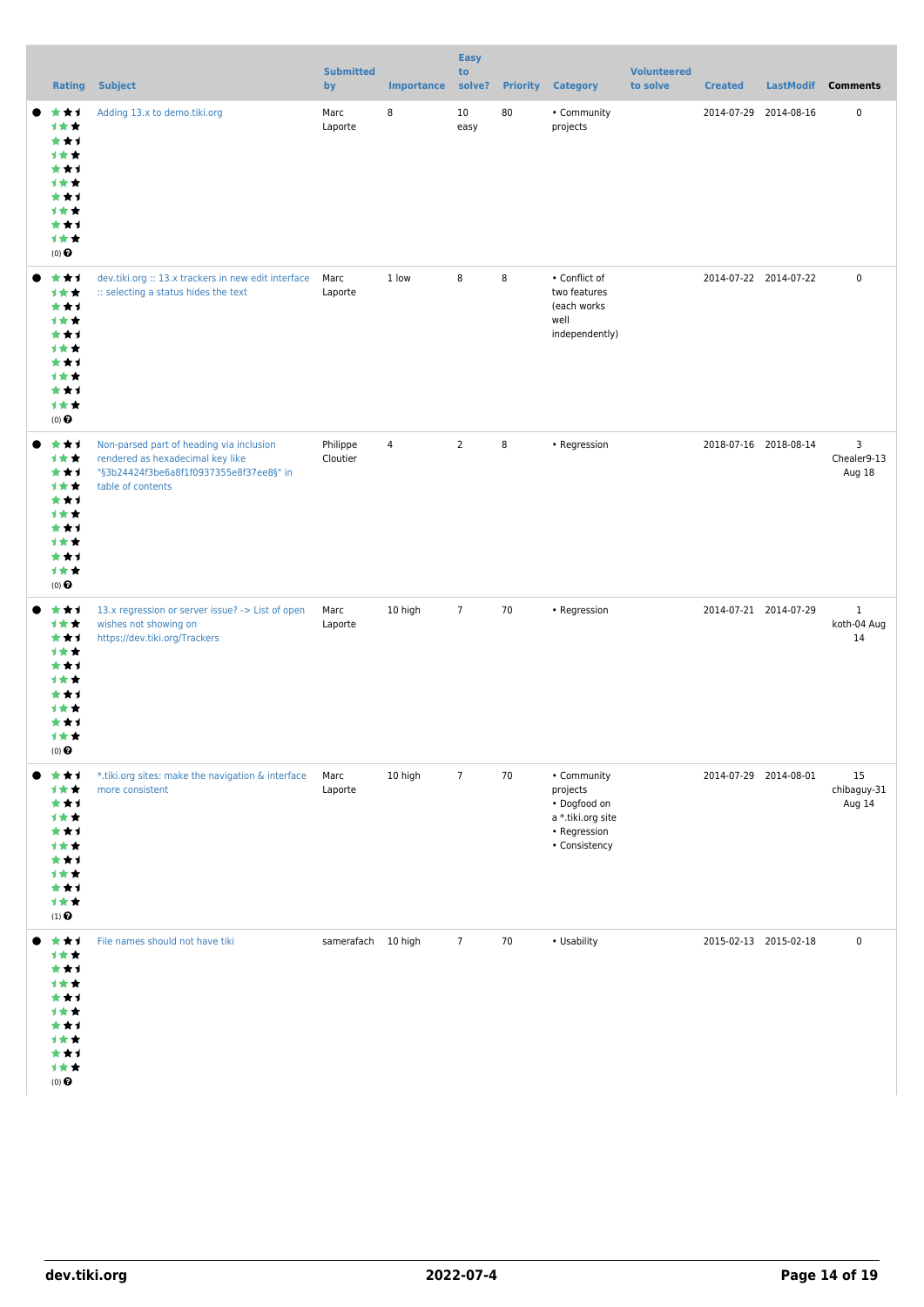|                                                                                                | <b>Rating Subject</b>                                                                    | <b>Submitted</b><br>by | <b>Importance</b> | <b>Easy</b><br>to<br>solve? |    | <b>Priority Category</b>                                   | <b>Volunteered</b><br>to solve | <b>Created</b>        | LastModif Comments         |
|------------------------------------------------------------------------------------------------|------------------------------------------------------------------------------------------|------------------------|-------------------|-----------------------------|----|------------------------------------------------------------|--------------------------------|-----------------------|----------------------------|
| ★↑<br>★<br>计女女<br>***<br>计女女<br>***<br>计女女<br>***<br>计女女<br>***<br>计女女<br>$(0)$ $\pmb{\Theta}$ | 13.x doc.tiki.org :: help doc links report "Page<br>not found"                           | Marc<br>Laporte        | 8                 | 8                           | 64 | • Regression                                               |                                | 2014-07-26 2014-07-30 | $\pmb{0}$                  |
| ***<br>计女女<br>***<br>计女女<br>***<br>计女女<br>***<br>计女女<br>***<br>计女女<br>$(0)$ $\pmb{\Theta}$     | Wiki tables & other tables: determine & apply<br>convention                              | Marc<br>Laporte        | 8                 | 8                           | 64 | • Regression<br>• Consistency                              |                                | 2014-07-30 2014-07-30 | $\pmb{0}$                  |
| ***<br>计女女<br>***<br>计女女<br>***<br>计女女<br>***<br>计女女<br>***<br>计女女<br>$(0)$ $\pmb{\Theta}$     | http://tiki.org/tiki-admin.php?page=performance<br>OpCache has run out of memory         | Marc<br>Laporte        | 8                 | $\,8\,$                     | 64 | • Dogfood on<br>a *.tiki.org site                          |                                | 2014-07-30 2014-07-30 | $\pmb{0}$                  |
| ***<br>计女女<br>***<br>计女女<br>***<br>计女女<br>***<br>计女女<br>***<br>计女女<br>$(0)$ $\odot$            | Ul not visible to Upload video via Kaltura                                               | upsafety               | 10 high           | $\,6\,$                     | 60 | • Support<br>request                                       |                                | 2014-09-22 2014-09-23 | 3<br>upsafety-01<br>Oct 14 |
| ***<br>计女女<br>***<br>计女女<br>***<br>计女女<br>***<br>计女女<br>***<br>计女女<br>$(0)$<br>$\pmb{\Theta}$  | -=text=- has no more formatting                                                          | Marc<br>Laporte        | 8                 | $\overline{7}$              | 56 | • Regression                                               |                                | 2014-07-28 2014-07-28 | $\pmb{0}$                  |
| ***<br>计女女<br>***<br>计女女<br>***<br>计女女<br>***<br>计女女<br>***<br>计女女<br>$(0)$ $\pmb{\Theta}$     | 13.x doc.tiki.org :: search results show content<br>which is not accessible via the link | Marc<br>Laporte        | 9                 | 6                           | 54 | $\bullet$ Dogfood on<br>a *.tiki.org site<br>• Consistency |                                | 2014-07-26 2014-07-26 | $\pmb{0}$                  |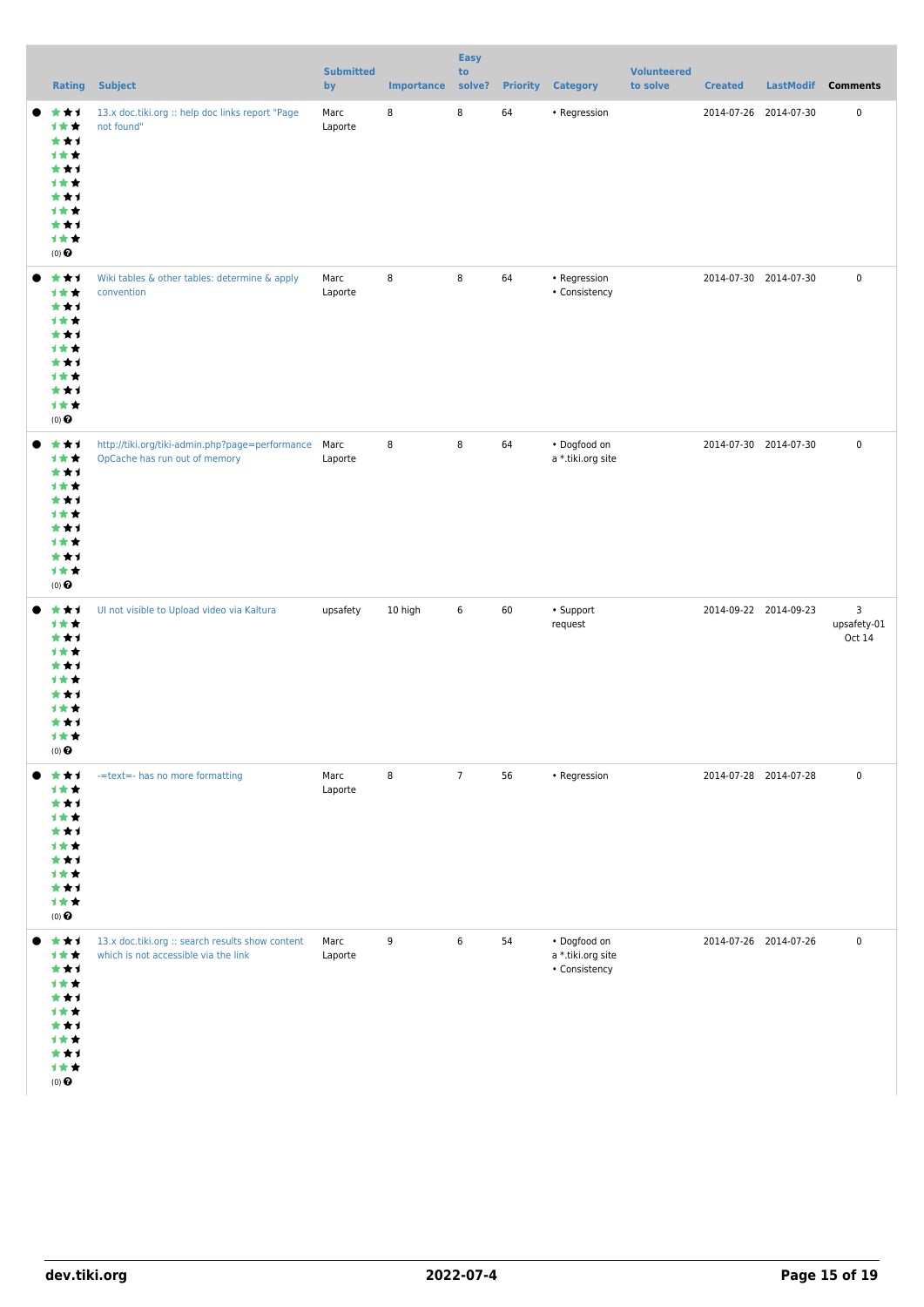|       | Rating                                                                                                | <b>Subject</b>                                                                                                                     | <b>Submitted</b><br>by | <b>Importance</b> | <b>Easy</b><br>to<br>solve? | <b>Priority</b> | <b>Category</b>                                                                                                                        | <b>Volunteered</b><br>to solve | <b>Created</b> | <b>LastModif</b>      | <b>Comments</b>             |
|-------|-------------------------------------------------------------------------------------------------------|------------------------------------------------------------------------------------------------------------------------------------|------------------------|-------------------|-----------------------------|-----------------|----------------------------------------------------------------------------------------------------------------------------------------|--------------------------------|----------------|-----------------------|-----------------------------|
|       | ***<br>计女女<br>***<br>计女女<br>***<br>计女女<br>***<br>计女女<br>***<br>计女女<br>$\left(1\right)$ $\pmb{\Theta}$ | forums editor not loaded in t.o mobile (13.x or<br>next.t.o 14.x)                                                                  | Xavier de<br>Pedro     | 9                 | 6                           | 54              | • Community<br>projects<br>• Dogfood on<br>a *.tiki.org site<br>• Conflict of<br>two features<br>(each works<br>well<br>independently) |                                |                | 2015-02-18 2015-03-16 | 8<br>WolfgangA-14<br>Mar 15 |
|       | ***<br>计女女<br>***<br>计女女<br>***<br>1**<br>***<br>计女女<br>***<br>计女女<br>$(0)$ $\odot$                   | Upon select text and click toolbar plugin,<br>CodeMirror activates itself and instead of insert<br>at cursor, we get insert at top | Marc<br>Laporte        | 10 high           | 5                           | 50              | • Dogfood on<br>a *.tiki.org site<br>• Regression<br>• Conflict of<br>two features<br>(each works<br>well<br>independently)            |                                |                | 2014-02-22 2014-07-29 | $\mathbf 0$                 |
|       | ***<br>计女女<br>***<br><b>1**</b><br>***<br>***<br>***<br>计女女<br>***<br>计女女<br>$(0)$ $\odot$            | 13.x next.tiki.org -> Database Version Problem                                                                                     | Marc<br>Laporte        | 10 high           |                             | 50              | • Dogfood on<br>a *.tiki.org site<br>• Regression                                                                                      |                                |                | 2014-07-14 2014-07-14 | $\mathbf 0$                 |
|       | ***<br>计女女<br>***<br>计女女<br>***<br>计女女<br>***<br>1**<br>***<br>计女女<br>$(0)$ $\odot$                   | Get nextthemes.tiki.org working (PHP 5.5 is<br>required)                                                                           | Marc<br>Laporte        | 5                 | 10<br>easy                  | 50              | • Community<br>projects<br>• Dogfood on<br>a *.tiki.org site<br>• Regression                                                           |                                |                | 2014-07-30 2014-07-30 | $\mathbf 0$                 |
|       | *1<br>1 * *<br>*1<br>**<br>1 * *<br>* * 1<br>计女女<br>$(0)$ $\odot$                                     | TikiWiki Performance issue with Azure website                                                                                      | upsafety               | 10 high           |                             | 50              | • Support<br>request                                                                                                                   |                                |                | 2014-10-01 2014-10-01 | 5<br>koth-02 Oct<br>14      |
| $\ll$ |                                                                                                       |                                                                                                                                    |                        |                   |                             |                 |                                                                                                                                        |                                |                |                       |                             |

#### 1 (current)

- [2](https://dev.tiki.org/tiki-print.php?tr_sort_mode1=f_26_asc&page=Tiki13&tr_sort_mode2=f_101_asc&tr_offset5=20)
- [3](https://dev.tiki.org/tiki-print.php?tr_sort_mode1=f_26_asc&page=Tiki13&tr_sort_mode2=f_101_asc&tr_offset5=40)
- [4](https://dev.tiki.org/tiki-print.php?tr_sort_mode1=f_26_asc&page=Tiki13&tr_sort_mode2=f_101_asc&tr_offset5=60)
- [5](https://dev.tiki.org/tiki-print.php?tr_sort_mode1=f_26_asc&page=Tiki13&tr_sort_mode2=f_101_asc&tr_offset5=80)

#### [»](https://dev.tiki.org/tiki-print.php?tr_sort_mode1=f_26_asc&page=Tiki13&tr_sort_mode2=f_101_asc&tr_offset5=20)

## Other Pending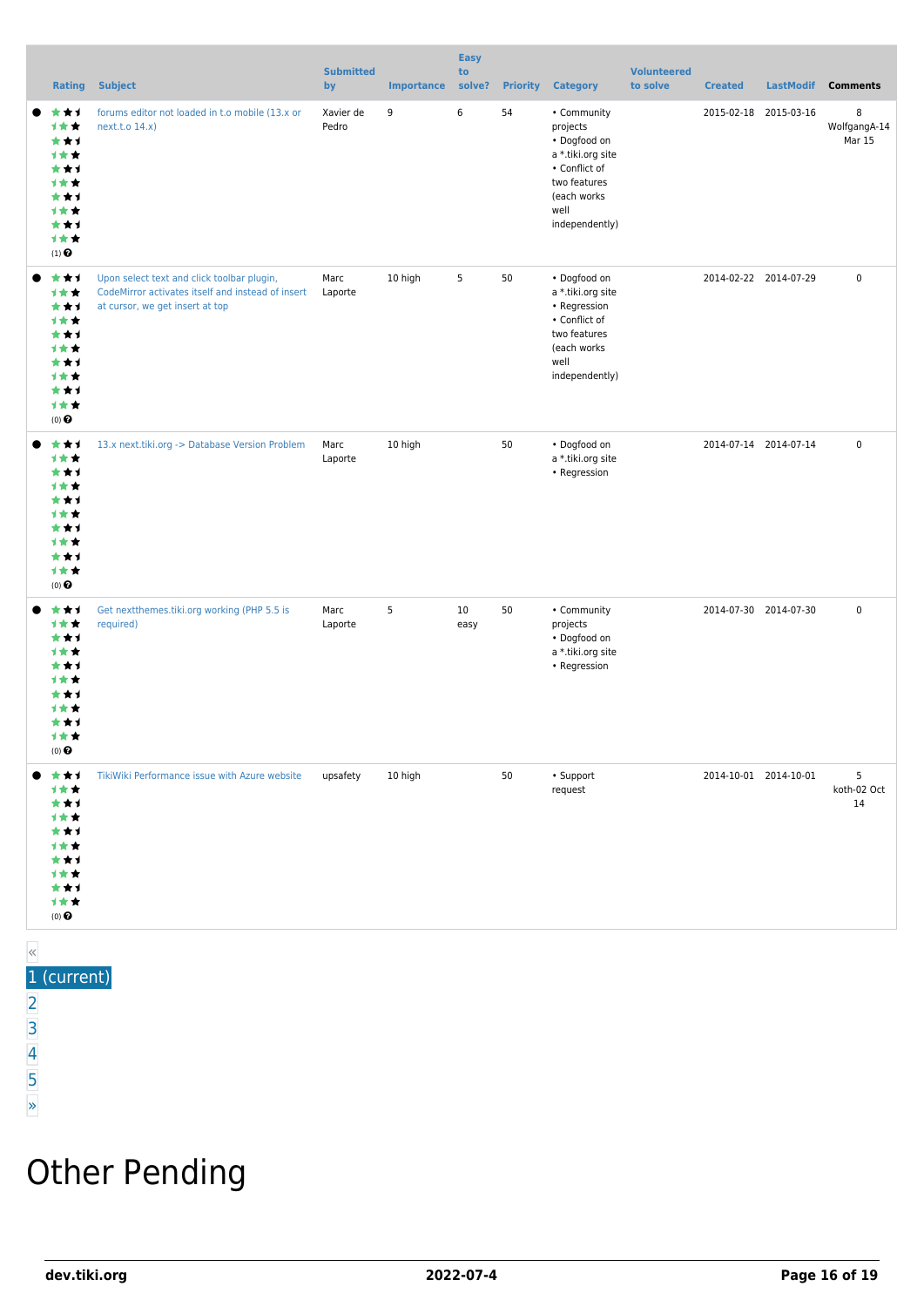|             | <b>Rating</b>                                                                                                           | <b>Subject</b>                                                                                                                        | <b>Submitted</b><br>by | <b>Importance</b> | <b>Easy</b><br>to<br>solve? | <b>Priority</b> | <b>Category</b>                                                                                       | <b>Volunteered</b><br>to solve | <b>Created</b> | <b>LastModif</b>      | <b>Comments</b>                          |
|-------------|-------------------------------------------------------------------------------------------------------------------------|---------------------------------------------------------------------------------------------------------------------------------------|------------------------|-------------------|-----------------------------|-----------------|-------------------------------------------------------------------------------------------------------|--------------------------------|----------------|-----------------------|------------------------------------------|
| $\bullet$   | 大大士<br><b>1**</b><br>***<br>才女女<br>***<br><b>1**</b><br>***<br>计女女<br>***<br>计女女<br>$(0)$ <sup><math>\odot</math></sup> | <b>InterTiki</b><br>backlinks /<br>SisterWiki /<br><b>Extend</b><br>External<br>Wiki<br>feature                                       | Marc<br>Laporte        | 4                 | $\overline{2}$              | 8               | • Feature<br>request<br>• Dogfood<br>on a<br>*.tiki.org<br>site                                       |                                | 2008-06-05     | 2016-11-16            | $\mathbf{1}$<br>marclaporte-11<br>Aug 14 |
| $\bullet$   | ***<br>计女女<br>***<br>计女女<br>***<br>计女女<br>★★1<br>计女女<br>***<br>计女女<br>$(0)$ $\odot$                                     | $12.x \&$<br>$13.x$ :<br>Images<br>stretched<br>& skewed<br>$(in * t.o)$<br>sites and<br><b>LTS</b><br>production<br>sites on<br>svn) | Marc<br>Laporte        | 8                 | 9                           | 72              | $\bullet$<br>Regression<br>• Release<br>Blocker                                                       |                                |                | 2014-07-23 2017-01-12 | $\mathbf{1}$<br>marclaporte-06<br>Aug 14 |
| $\mathbf o$ | 大女子<br>才女女<br>***<br>才女女<br>***<br>计女女<br>***<br>计女女<br>***<br>1★★<br>$(0)$ <sup><math>\odot</math></sup>               | doc.tiki.org<br>feature list<br>(which is<br>populated<br>from<br>trackers) is<br>not<br>appearing<br>all the<br>time                 | Marc<br>Laporte        | 10 high           | $7\overline{ }$             | 70              | • Error<br>• Support<br>request<br>• Dogfood<br>on a<br>*.tiki.org<br>site<br>$\bullet$<br>Regression | Jonny Bradley                  |                | 2013-05-31 2015-02-10 | 8<br>marclaporte-01<br>Dec 14            |
| $\mathbf 0$ | 女女士<br>计女女<br>***<br>计女女<br>***<br>才女女<br>***<br>才女女<br>★★1<br>计女女<br>$(0)$ $\pmb{\Theta}$                              | Fresh<br>install of<br>13.0:<br>theme<br>admin<br>panel: tabs<br>with no<br>possible<br>options                                       | Marc<br>Laporte        | 8                 | 8                           | 64              | • Usability                                                                                           |                                |                | 2014-07-29 2014-07-30 | 5<br>marclaporte-30<br>Jul 14            |
| $\bullet$   | 大大士<br>计女女<br>***<br>计女女<br>***<br>计女女<br>***<br>才女女<br>***<br>计女女<br>$\left(1\right)$ $\pmb{\Theta}$                   | Unified<br>Search<br>Engine<br><b>MFTS</b> fails<br>for any<br>content<br>(was 'Page<br>alias not<br>found by<br>search')             | Hans.Reil              | 9                 | 6                           | 54              | $\bullet$<br>Consistency<br>• Release<br>Blocker                                                      | Nelson Ko                      |                | 2015-02-01 2015-03-02 | 3<br>jonnybradley-26<br>Feb 15           |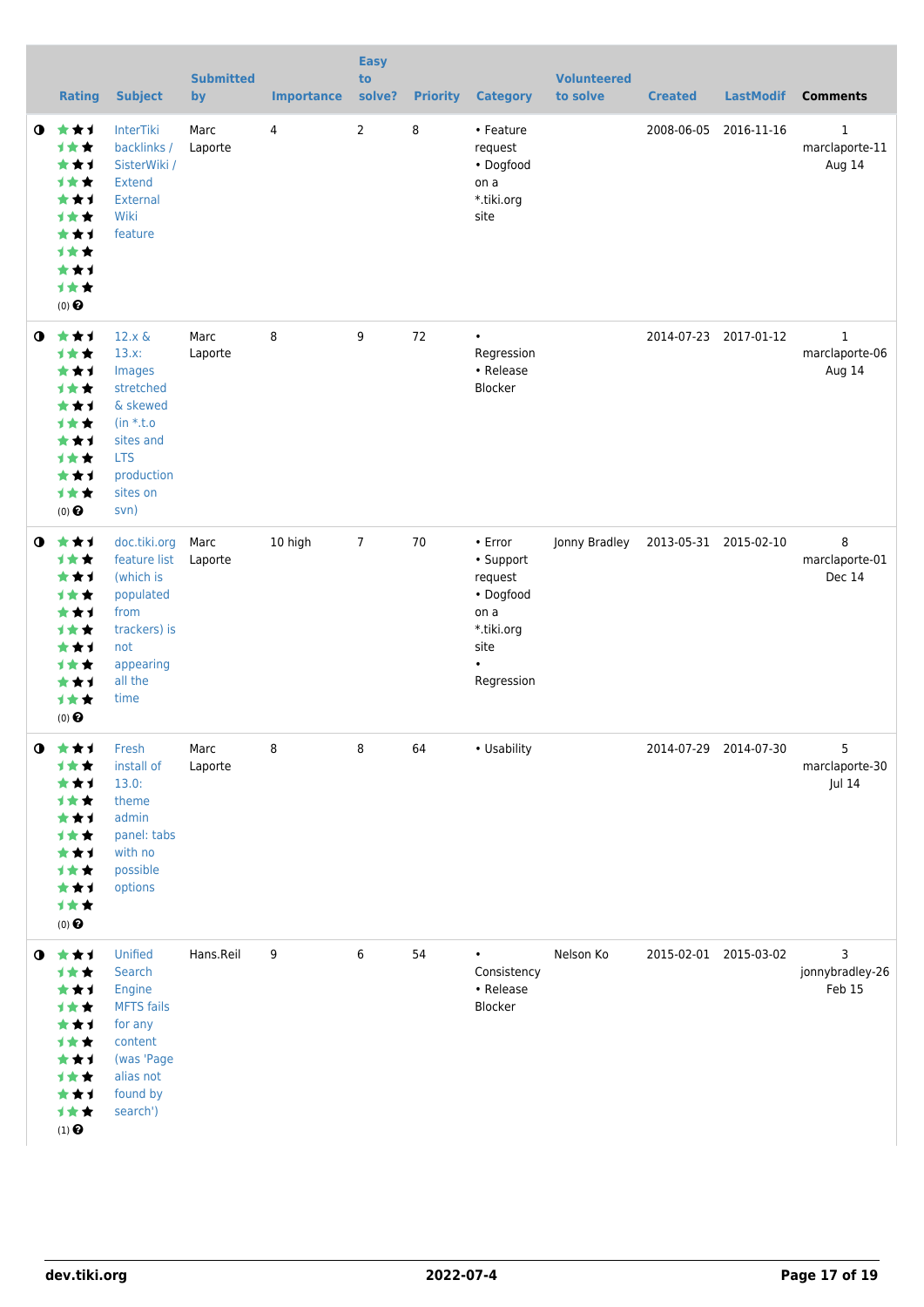|           | <b>Rating</b>                                                                                                   | <b>Subject</b>                                                                         | <b>Submitted</b><br>by | <b>Importance</b> | <b>Easy</b><br>to<br>solve? |                | <b>Priority Category</b>                           | <b>Volunteered</b><br>to solve | <b>Created</b> | <b>LastModif</b>      | <b>Comments</b>                              |
|-----------|-----------------------------------------------------------------------------------------------------------------|----------------------------------------------------------------------------------------|------------------------|-------------------|-----------------------------|----------------|----------------------------------------------------|--------------------------------|----------------|-----------------------|----------------------------------------------|
| $\bullet$ | 大女子<br>→★★<br>***<br>计女女<br>***<br>计女女<br>***<br>计女女<br>***<br>计女女<br>$(0)$<br>$\pmb{\Theta}$                   | Table of<br>content<br>$(TOC) -$<br>maketoc<br>or autotoc<br>- polluted?               | luciash d'<br>being [] | 1 low             |                             | $5\phantom{a}$ | • Usability                                        |                                |                | 2014-12-04 2018-06-08 | $\mathbf{1}$<br>Chealer9-08<br><b>May 18</b> |
| $\bullet$ | 大女子<br>计女女<br>***<br>计女女<br>***<br>计女女<br>***<br>计女女<br>***<br>计女女<br>$(0)$<br>$\pmb{\Theta}$                   | Draw SVG-<br>edit: in<br>Firefox,<br>drawing<br>shifts quite<br>far from<br>the cursor | Arild Berg             | $\overline{7}$    | $7\overline{ }$             | 49             | • Error                                            |                                |                | 2013-09-22 2017-08-06 | $\overline{2}$<br>xavi-06 Aug 17             |
| $\bullet$ | 大大大<br>计女女<br>***<br>计女女<br>***<br>计女女<br>***<br>计女女<br>***<br>计女女<br>$(0)$ $\odot$                             | Article not<br>appearing<br>in article<br>generator                                    | Régis<br>Barondeau     | 3                 | 9                           | 27             | • Usability<br>$\bullet$<br>Regression             | Nelson Ko                      |                | 2013-11-16 2014-08-22 | $\overline{2}$<br>marclaporte-04<br>Jan 14   |
|           | <b>O</b> ★★1 Surveys<br>计女女<br>***<br>计女女<br>***<br>计女女<br>***<br>计女女<br>***<br>计女女<br>$(0)$ $\odot$            | not<br>showing<br>the vote<br>count nor<br>average<br>from a<br>rating<br>scale<br>110 | Xavier de<br>Pedro     | 5                 | $5\phantom{a}$              | 25             | $\cdot$ Error                                      |                                |                | 2014-05-14 2014-06-25 | $\bf{0}$                                     |
|           | $0$ $\star\star\star$<br>计女女<br>***<br>计女女<br>***<br>计女女<br>***<br>计女女<br>***<br>计女女<br>$(0)$<br>$\pmb{\Theta}$ | InterTiki<br>doesn't<br>update<br>Last Login<br>time                                   | Marc<br>Laporte        | 2                 | 5                           | 10             | • Error<br>• Dogfood<br>on a<br>*.tiki.org<br>site |                                |                | 2007-07-19 2018-03-14 | $\overline{2}$<br>drsassafras-26<br>Feb 20   |